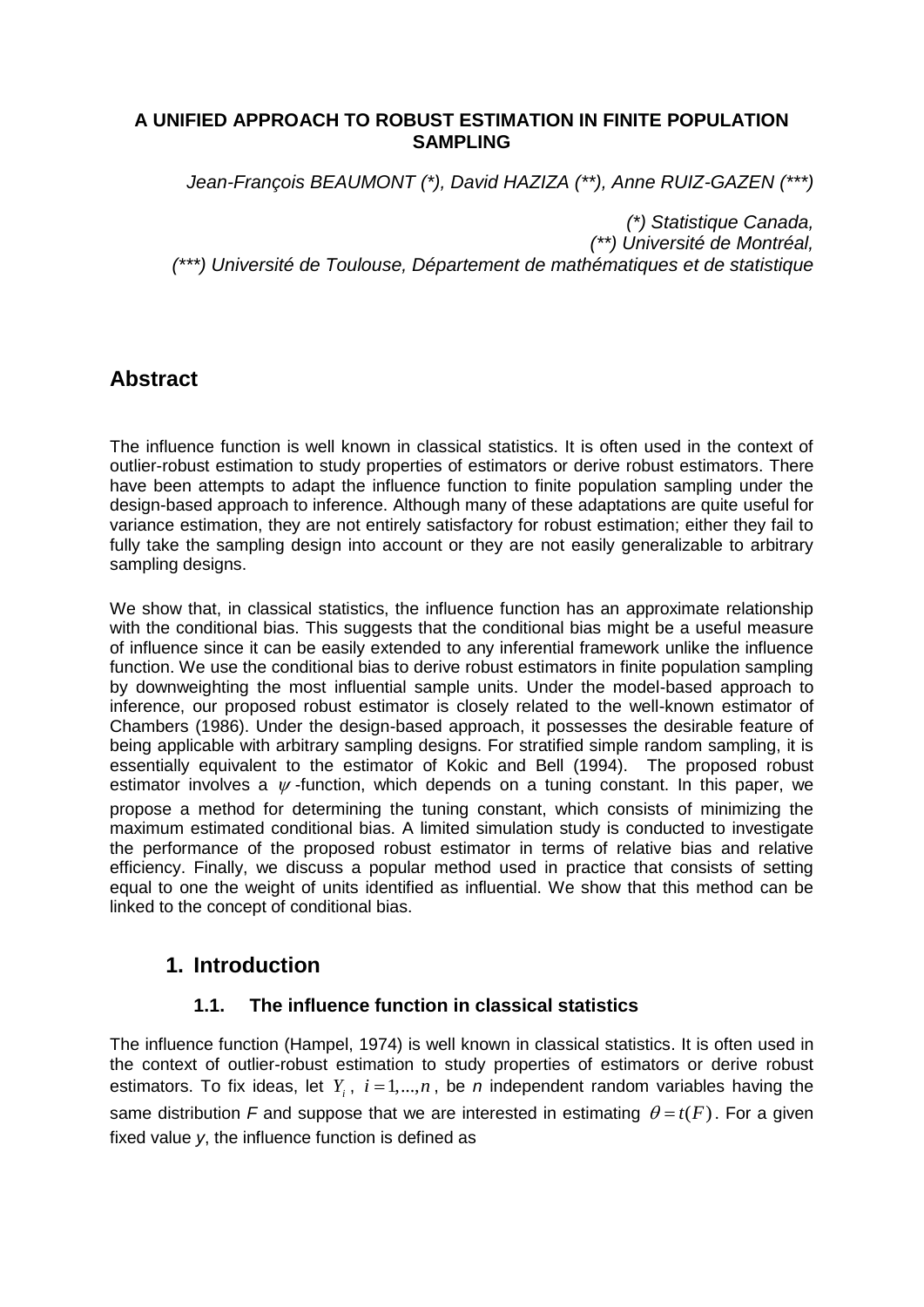$$
IF(y; t, F) = \lim_{\varepsilon \to 0} \frac{t\left((1-\varepsilon)F + \varepsilon \delta_y\right) - t(F)}{\varepsilon} , \qquad (1.1)
$$

where  $\delta_{y}$  is the degenerate distribution in y. If  $\theta = t(F)$  is the mean of F, the influence function reduces to  $IF(y; t, F) = y - \theta$ , which is clearly unbounded. Robustness is typically achieved by choosing functionals  $t(F)$  that have a bounded influence function such as the median of *F*.

Let us now consider the estimator  $\hat{\theta} = t(\hat{F})$  of  $\theta$ , where  $\hat{F} = \sum_{i=1}^n$  $\hat{F} = \sum_{i=1}^n \delta_{Y_i}$  $\hat{F} = \sum_{i=1}^{n} \delta_{Y_i} / n$  is the empirical distribution function. A well-known approximation (e.g., Hampel, Ronchetti, Rousseeuw, and Stahel, 1986, p. 85) that uses the influence function (1.1) is

$$
\hat{\theta} \approx \theta + \frac{1}{n} \sum_{i=1}^{n} IF(Y_i; t, F), \qquad (1.2)
$$

with  $E_F\{IF(Y_i;t,F)\}=0, i=1,...,n$ . This approximation is sometimes used to estimate the variance of  $\,\hat{\theta}$  .

### **1.2. The conditional bias and its relationship with the influence function in classical statistics**

In the context of classical statistics, Muñoz-Pichardo, Muñoz-Garcia, Moreno-Rebollo and Piño-Mejias (1995) proposed to use the conditional bias

$$
B(y_i; \theta) = E_F(\hat{\theta} | Y_i = y_i) - \theta
$$
\n(1.3)

as a measure of the influence of the  $f<sup>th</sup>$  observation. Using the approximation (1.2), with  $E_F\left\{IF(Y_i;t,F)\right\}=0$  , it is straightforward to approximate the conditional bias (1.3) by

$$
B(y_i; \theta) \approx \frac{1}{n} IF(y_i; t, F) \tag{1.4}
$$

The conditional bias is thus approximately proportional to the influence function  $IF(y_i;t,F)$ . This justifies why it can be viewed as an influence measure for the i<sup>th</sup> observation. From (1.2) and (1.4), the error  $\hat{\theta}$  –  $\theta$  can be approximated as

$$
\hat{\theta} - \theta \approx \sum_{i=1}^{n} B(Y_i; \theta). \tag{1.5}
$$

The conditional bias can thus also be viewed as the contribution of the *i*<sup>th</sup> observation to the error  $\hat{\theta}$  –  $\theta$ . Robustness is achieved by curbing the influence (or contribution) of the largest observations on this error.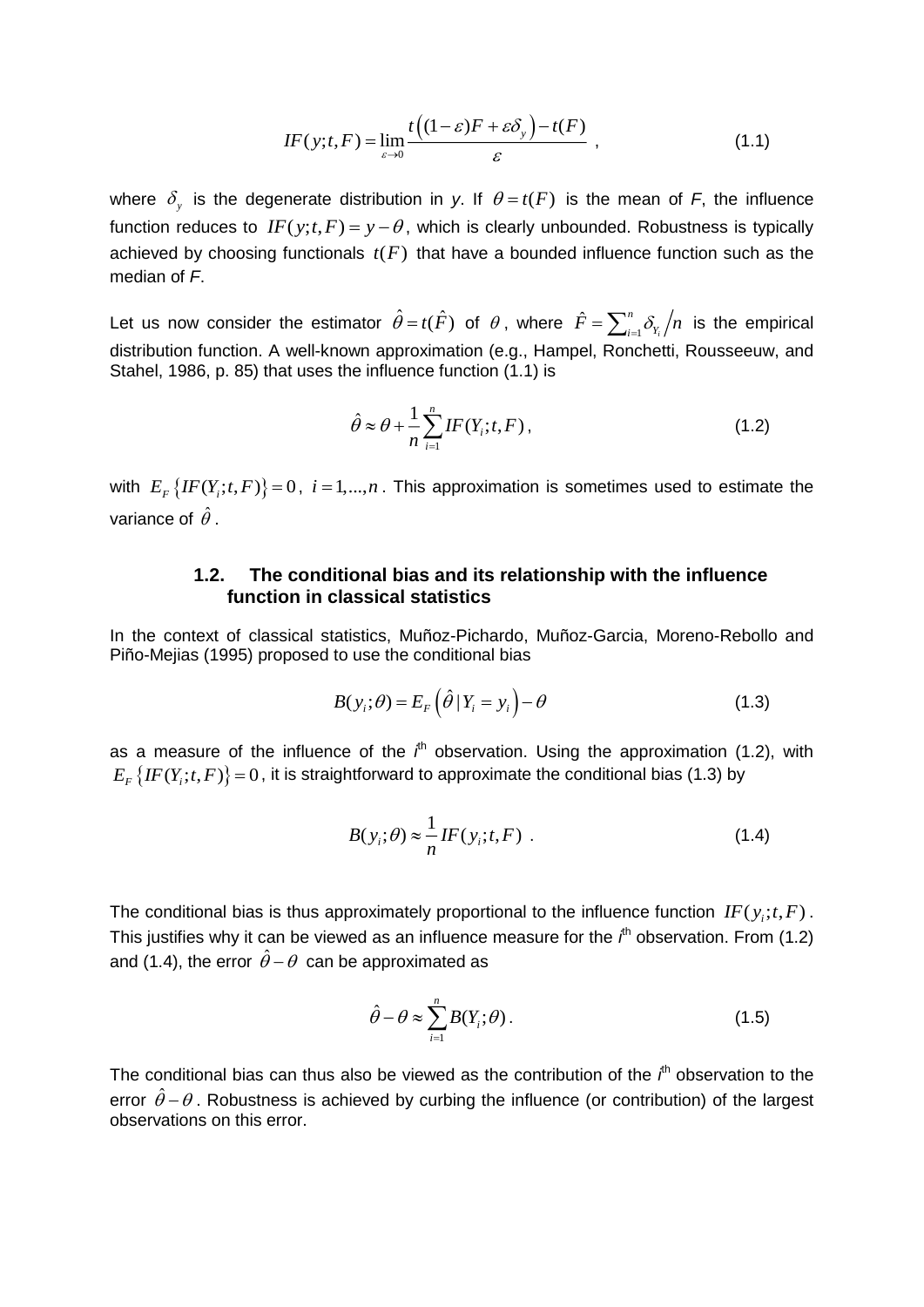*Example*: Suppose that  $\theta$  is the mean of distribution *F* and  $\theta = \sum_{i=1}^{n}$ ˆ *n*  $\hat{\theta} = \sum_{i=1}^{n} Y_i / n$  is the sample mean. The conditional bias is  $B(y_i;\theta)$  =  $(y_i-\theta)/n$  and the estimator  $\hat{\theta}$  is the solution in  $\tilde{\theta}$ to the estimating equation  $\sum_{i=1}^n B(Y_i;\tilde{\theta}) = 0$  or, alternatively,  $\sum_{i=1}^n (Y_i - \tilde{\theta}) = 0$ . It is well known that  $\hat{\theta}$  is not robust. The M-estimator,  $\hat{\theta}^{\scriptscriptstyle M}$  , is a common robust alternative to  $\hat{\theta}$  . It is obtained as the solution in  $\hat{\theta}$  to the estimating equation  $\sum_{i=1}^n \psi(Y_i - \tilde{\theta}) = 0$ , where  $\psi(\cdot)$  is any bounded function such that  $\psi(z) \approx z$  when z is close to 0. A typical choice is the Huber function:

$$
\psi(z;c) = \text{sign}(z) \times \min(|z|,c)
$$

where *c* is a positive tuning constant and  $sign(z) = 1$ ,  $z \ge 0$ , while  $sign(z) = -1$ , otherwise. A large choice of c yields the non-robust estimator  $\hat{\theta}$  while choosing  $c$  close to zero yields the sample median, which is more robust than  $\hat{\theta}$  but could potentially be biased as an estimator of  $\theta$  and inefficient under the ideal parametric distribution  $F$ . The choice of the tuning constant *c* is usually determined by making a compromise between robustness and efficiency.

#### **1.3. The influence function in finite population sampling**

In finite population sampling, inference is usually made with respect to the known probability sampling design  $P(S)$  that is used to select a random sample S from the finite population *U* of size *N*. This is often called the design-based approach to inference. In this approach, only the sample inclusion indicators are random; all other quantities are treated as being fixed. The influence function (1.1) seems irrelevant in the design-based approach because there is no underlying distribution F that is assumed to have generated the population values  $y_i$ ,  $i \in U$ , at least for inference purposes. To circumvent this difficulty, one might view the sampling design *P*, which generates the sample inclusion indicators, as playing the role of the distribution *F* and continue using (1.1) or a similar definition. However, there does not seem to be any natural and unique definition of a functional  $t(P) = \theta$ , with  $\theta$  being here some finite population parameter; e.g., the population mean  $\,\theta\!=\!\sum_{_{i\in U}}\!y_i\big/N$  .

A more frequent way of defining the influence function in finite population sampling consists of replacing F by  $F_N = \sum_{i\in U} \delta_{y_i} /N$  so that the finite population parameter  $\theta$  can be expressed as  $\theta = t(F_N)$ . Unfortunately, this leads to an influence function that fails to account for the sampling design. For instance, if  $\theta = t(F_N)$  is the population mean of  $F_N$ , i.e.  $\theta = \sum_{i \in U} y_i / N$ , the influence function is again  $IF(y; t, F_N) = y - \theta$ . The quantity  $IF(y_i; t, F_N) = y_i - \theta$  is not a good measure of the influence of unit *i* because it ignores the sampling design. As an example, suppose that unit *i* is selected with certainty in the sample. It would seem intuitively appealing to consider an influence measure that is equal to 0 for this unit. This is unfortunately not the case of  $IF(y_i; t, F_N) = y_i - \theta$  because it does not involve the sampling design.

Approximations analogous to (1.2) have also been developed within the design-based approach (e.g., Campbell, 1980; Gwet and Rivest, 1992; Deville, 1999; and Demnati and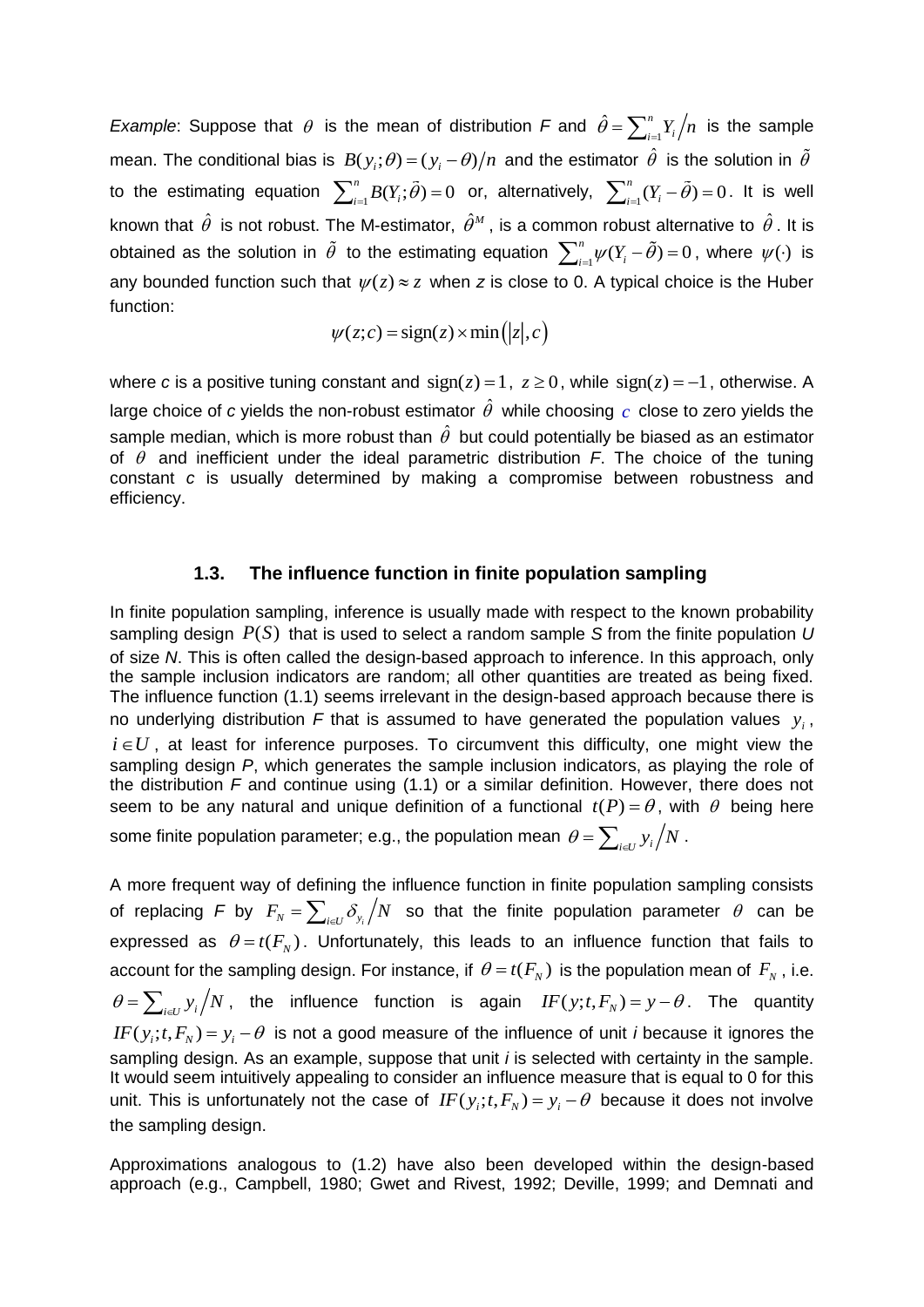Rao, 2004). All these methods are quite useful for variance estimation, but they lead to influence measures that again do not account for the sampling design. Approximations similar to (1.2) may thus not provide a useful starting point for determining an influence measure for unit *i* that can then be used to derive robust estimators and study their properties.

Assuming with-replacement sampling, and thus independent and identically distributed observations, Zaslavsky, Schenker and Belin (2001) extended the definition (1.1) to finite population sampling under the design-based approach. Hulliger (1995) defined a sensitivity curve for probability proportional to size sampling. He took the sampling design into account by expressing the finite population parameter  $\theta$  as a function of the population values of the size variable. Although the sampling design is involved in both methods, they again yield a non-zero influence measure for a unit *i* selected with certainty in the sample. Also, it does not seem easy to generalize these methods to arbitrary sampling designs with possibly large sampling fractions.

We have pointed out above that the extension of the influence function to the design-based approach to inference in finite population sampling is not trivial. In section 1.2, we have also shown the relationship between the influence function and the conditional bias in classical statistics. This suggests that the conditional bias might be a useful measure of influence since it can be easily extended to any inferential framework unlike the influence function. In the next two sections, we use the conditional bias to derive robust estimators in finite population sampling by downweighting the most influential sample units. We first consider the model-based approach to inference in section 2. Our robust estimator is closely related to the well-known estimator of Chambers (1986). We then consider the design-based approach to inference in sections 3, 4 and 5. In this approach, the conditional bias has been earlier studied by Moreno-Rebollo, Muñoz-Reyes and Muñoz-Pichardo (1999) and Moreno-Rebollo, Muñoz-Reyes, Jimenez-Gamero and Muñoz-Pichardo (2002). Our proposed robust estimator possesses the desirable feature of being applicable with arbitrary sampling designs. For stratified simple random sampling, it is essentially equivalent to the estimator of Kokic and Bell (1994).

# **2. Inference for finite populations : the model-based approach**

In the model-based approach to inference in finite population sampling (e.g., Valliant, Dorfman and Royall, 2000), the *Y*-values of the *N* population units are assumed to be generated by some model. We denote by **X**, the known *N*-row matrix containing the vector of explanatory variables  $\mathbf{x}'_i$  in its  $i^{\text{th}}$  row. Often, the following linear model is considered:

*Model*:  $(Y_i - \mathbf{x}_i' \mathbf{\beta})/\sigma_i$  given **X**,  $i \in U$ , are mutually independent and have all the same distribution F, where  $\beta$  is a vector of unknown model parameters and  $\sigma_i$  is usually assumed to be known up to a constant factor. Furthermore, the distribution *F* has a mean of 0 and a variance of 1.

A non-informative sample *s* is selected from the finite population *U* and is treated as fixed when making inferences. The interest is in the prediction of a function of the population *Y*values through the sample *Y*-values. To fix ideas, we will assume that we are interested in predicting the random population total  $\theta = \sum_{i \in U} Y_i$ . Royall (1976) proposed the Best Linear

Unbiased Predictor (BLUP) of  $\sum_{i\in U}Y_i$  , which can be expressed as

$$
\hat{\theta} = \sum_{i \in s} w_i Y_i \tag{2.1}
$$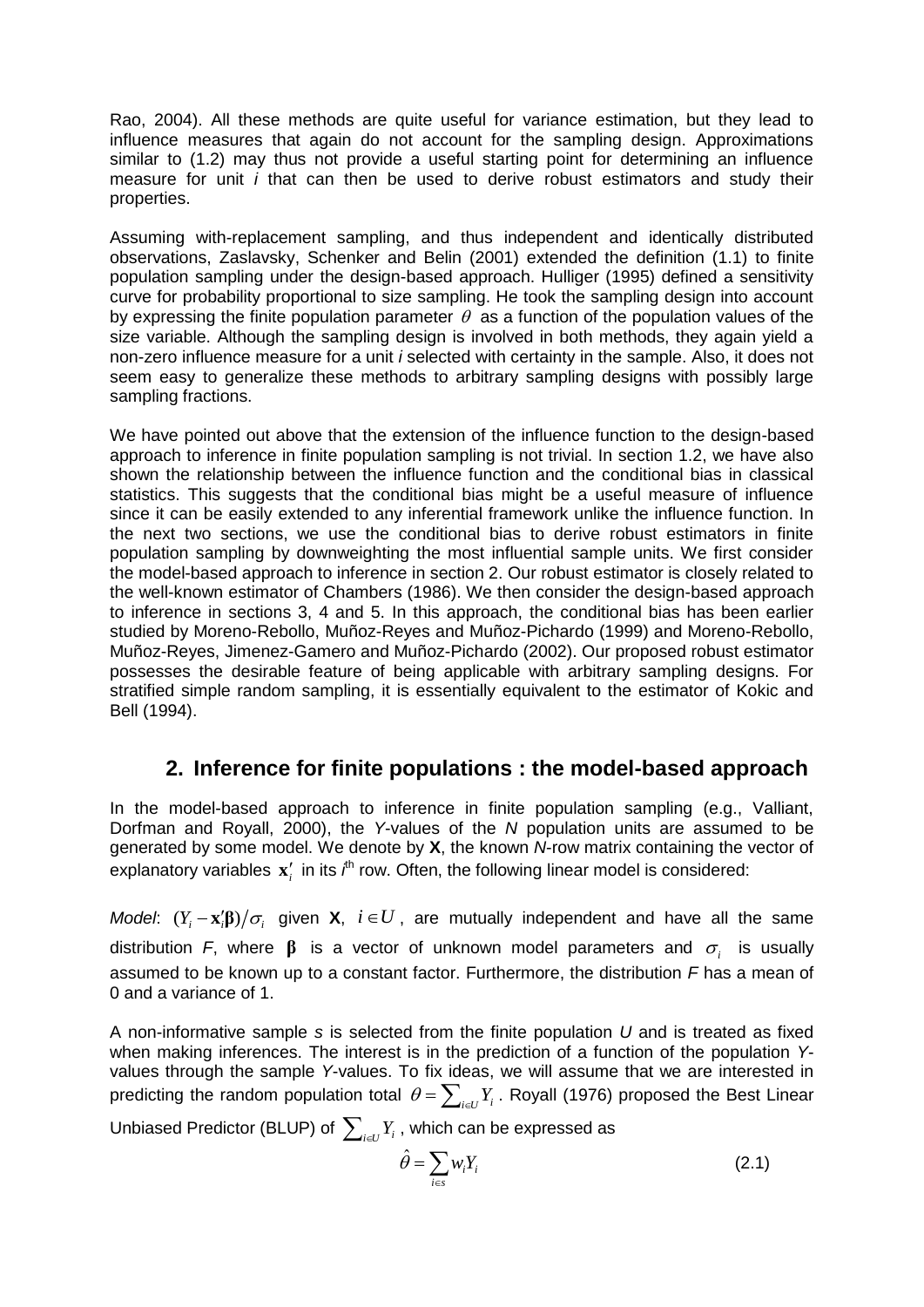with the weights

$$
w_i = 1 + \frac{\mathbf{x}_i'}{\sigma_i^2} \left( \sum_{i \in s} \frac{\mathbf{x}_i \mathbf{x}_i'}{\sigma_i^2} \right)^{-1} \left( \sum_{i \in U - s} \mathbf{x}_i \right).
$$
 (2.2)

In this context, the conditional bias attached to unit *i* is given by

$$
B_i(y_i; \mathbf{\beta}) = E_F(\hat{\theta} - \theta \mid s, Y_i = y_i).
$$
 (2.3)

Note that definition (2.3) is slightly different than definition (1.3) to account for the fact that  $\theta$ is a random variable in this section. Using (2.1) and noting from (2.2) that  $\sum_{i \in S} w_i$ **x**<sub>i</sub> =  $\sum_{i \in U}$ **x**<sub>i</sub>, the conditional bias (2.3) can be expressed as

$$
B_i(y_i; \mathbf{\beta}) = \begin{cases} (w_i - 1)(y_i - \mathbf{x}_i' \mathbf{\beta}) & i \in \mathcal{S} \\ -(y_i - \mathbf{x}_i' \mathbf{\beta}) & i \in U - \mathcal{S}. \end{cases} \tag{2.4}
$$

This expression highlights that the conditional bias takes a different form depending on whether unit *i* has been selected in the sample or not. The prediction error of the BLUP can be written as

$$
\hat{\theta} - \theta = \sum_{i \in U} B_i(Y_i; \mathbf{\beta}). \tag{2.5}
$$

Therefore, the conditional bias  $B_i(Y_i; \boldsymbol{\beta})$  can be interpreted as the contribution of unit *i* to the prediction error of the BLUP. Although they did not consider the concept of the conditional bias, Beaumont and Rivest (2009) showed that this decomposition of the prediction error holds for any weighted estimator that satisfies the calibration equation  $\sum_{i\in s}w_i\mathbf{x}_i=\sum_{i\in U}\mathbf{x}_i$  .

To construct a robust version of the BLUP, we first express it as:

$$
\hat{\theta} = \left(\hat{\theta} - \sum_{i \in U} B_i(Y_i; \boldsymbol{\beta})\right) + \sum_{i \in U} B_i(Y_i; \boldsymbol{\beta}).
$$
\n(2.6)

From (2.5), the first term on the right-hand side of (2.6) is equal to  $\theta$  and is thus not affected at all by influential units. The error comes entirely from the second term. To obtain robustness, it would be desirable to reduce the contribution of the largest  $B_i(Y_i; \beta)$  on this second term. It is not possible for nonsample units as their conditional bias is not observed. Thus, nothing can be done at the estimation stage to obtain protection against influential units in the nonsample portion of the population. Protection can be achieved against the occurrence of influential sample units by downweighting their contribution in the second term on the right-hand side of (2.6). Using (2.4), this leads to the robust estimator:

$$
\hat{\theta}^{R}(\boldsymbol{\beta}) = (\hat{\theta} - \sum_{i \in U} B_{i}(Y_{i}; \boldsymbol{\beta})) + \sum_{i \in S} \psi \{B_{i}(Y_{i}; \boldsymbol{\beta})\} + \sum_{i \in U-S} B_{i}(Y_{i}; \boldsymbol{\beta})
$$
\n
$$
= (\hat{\theta} - \sum_{i \in S} B_{i}(Y_{i}; \boldsymbol{\beta})) + \sum_{i \in S} \psi \{B_{i}(Y_{i}; \boldsymbol{\beta})\}
$$
\n
$$
= \sum_{i \in S} Y_{i} + \sum_{i \in U-S} \mathbf{x}_{i}' \boldsymbol{\beta} + \sum_{i \in S} \psi \{ (w_{i} - 1)(Y_{i} - \mathbf{x}_{i}' \boldsymbol{\beta}) \}.
$$
\n(2.7)

In general, the vector  $\beta$  is unknown and must be replaced by some estimator  $\hat{\beta}$ , which yields the robust estimator  $\hat{\theta}^{\scriptscriptstyle R}(\hat{\bf p})$ . The estimator  $\hat{\bf p}$  could be any robust estimator developed in classical statistics, as in Chambers (1986), or could be obtained using an independent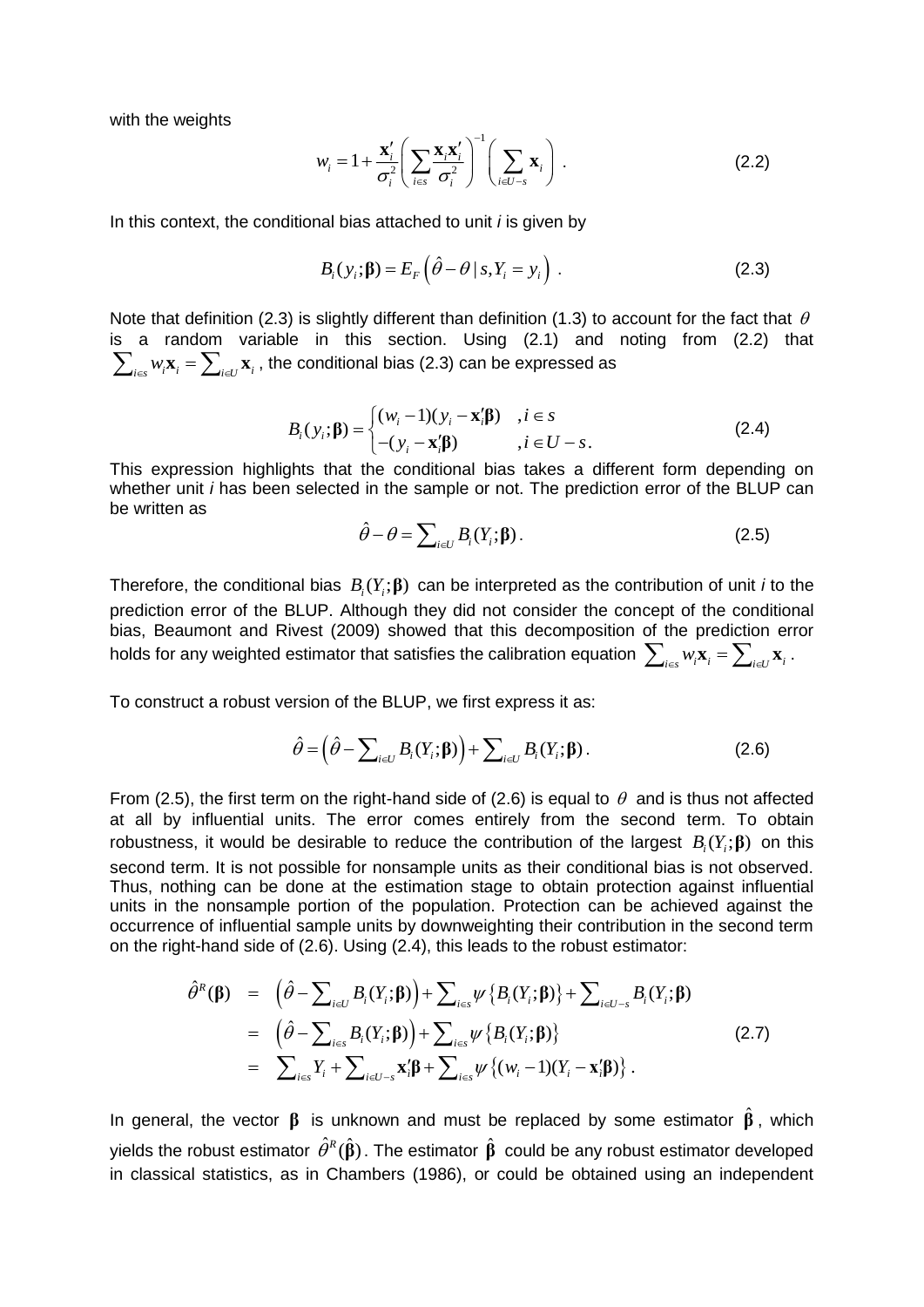source of data, as in Kokic and Bell (1994). Other non-robust estimators should be avoided, as prescribed in the literature. The function  $\psi(\cdot)$  can be the Huber function. If the underlying tuning constant *c* is large, the estimator  $\hat{\theta}^{\scriptscriptstyle R}(\hat{\bfbeta})$  reduces to the BLUP for every choice of  $\hat{\bfbeta}$  .

It is interesting to note that the robust estimator  $\hat{\theta}^R(\hat{\beta})$ , obtained from (2.7), is closely related to the estimator developed by Chambers (1986) using other arguments not involving the conditional bias. Chambers' estimator is:

$$
\hat{\theta}^C(\hat{\boldsymbol{\beta}}) = \sum_{i \in S} Y_i + \sum_{i \in U - S} \mathbf{x}_i' \hat{\boldsymbol{\beta}} + \sum_{i \in S} (w_i - 1) \hat{\sigma}_i \psi \left\{ (Y_i - \mathbf{x}_i' \hat{\boldsymbol{\beta}}) / \hat{\sigma}_i \right\},\tag{2.8}
$$

where  $\hat{\sigma}_i$  is a robust estimator of  $\sigma_i$ . It reduces the impact of large standardized residuals  $(Y_i - \mathbf{x}_i' \hat{\boldsymbol{\beta}})/\hat{\sigma}_i$  but, unlike  $\hat{\theta}^R(\hat{\boldsymbol{\beta}})$ , does not address the combined influence of weights  $(w_i-1)\hat{\sigma}_i$  and standardized residuals. Both  $\hat{\theta}^{\kappa}(\hat{\bf B})$  and  $\hat{\theta}^C(\hat{\bf B})$  are special cases of a slightly more general estimator given in equation (6) of Beaumont and Rivest (2009). In an empirical study, they have shown a slight superiority of  $\hat{\theta}^{\scriptscriptstyle R}(\hat{\bf B})$  over  $\hat{\theta}^{\scriptscriptstyle C}(\hat{\bf B})$  .

From the above discussion, it seems that the conditional bias is useful for deriving robust estimators in the model-based approach to inference. Next, we apply this general methodology to the design-based approach to inference.

# **3. Inference for finite populations : the design-based approach**

As pointed out in section 1.3, the *y*-values of the *N* population units are treated as fixed in the design-based approach to inference and a random sample *S* is selected from the finite population U according to a probability sampling design  $P(S)$  . We denote by  $I_i$ ,  $i \in U$  , the *N* sample inclusion indicators such that  $I_i = 1$ , if  $i \in S$ , and  $I_i = 0$ , otherwise. Let us suppose again that we are interested in estimating the finite population total  $\theta\!=\!\sum_{i\in U}^{}y_i^{}$  and that we consider the Horvitz-Thompson estimator  $\hat{\theta}^{H}$  $\hat{\theta}^{HT} = \sum_{i \in \mathcal{S}} d^{}_i y^{}_i$ , where  $d^{}_i = 1/\pi^{}_i$  is the design weight attached to unit *i* and  $\pi_i = \Pr(I_i = 1)$  is its first-order inclusion probability. The Horvitz-Thompson estimator is design-unbiased; i.e.,  $E_p(\hat{\theta}^{HT}) = \theta$ , where the subscript P indicates that the expectation is evaluated with respect to the sampling design. For a sample unit, the conditional bias of the Horvitz-Thompson estimator is defined as

$$
B_i^{HT}(I_i = 1) = E_P\left(\hat{\theta}^{HT} | I_i = 1\right) - \theta = \sum_{j \in U} \left(\frac{\pi_{ij}}{\pi_i \pi_j} - 1\right) y_j,
$$
 (3.1)

where  $\pi_{ij} = \Pr(I_i = 1, I_j = 1)$  denotes the second-order inclusion probability of units *i* and *j*. Using  $E_p(\hat{\theta}^{HT}) = \theta$  , it is not difficult to show that the conditional bias for a nonsample unit is

$$
B_i^{HT}(I_i = 0) = E_p \left( \hat{\theta}^{HT} \mid I_i = 0 \right) - \theta = -B_i^{HT}(I_i = 1) / (d_i - 1) \tag{3.2}
$$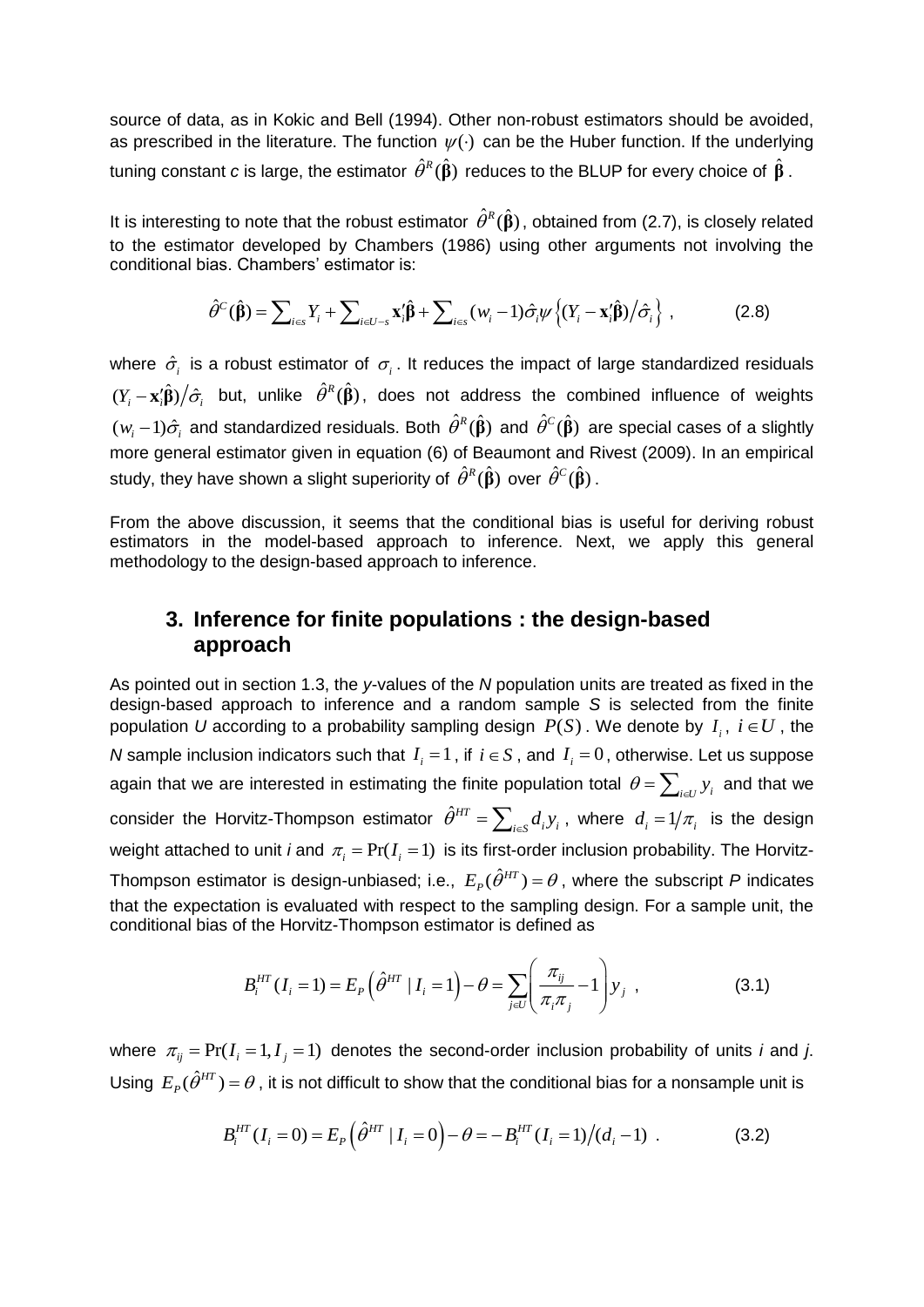See also Moreno-Rebollo et al. (1999) and Moreno-Rebollo et al. (2002). Note that the conditional bias  $B_i^{HT}(I_i=1)$  is equal to 0 when  $\pi_i=1$ . In other words, the conditional bias is 0 for any unit selected with certainty in the sample. This is an intuitively-appealing property. Note also that the design variance of the Horvitz-Thompson estimator can be expressed as

$$
\text{var}_P\left(\hat{\theta}^{HT}\right) = E_P\left(\hat{\theta}^{HT} - \theta\right)^2 = \sum_{i \in U} B_i^{HT} (I_i = 1) y_i.
$$

Therefore, the design variance of  $\hat{\theta}^{HT}$  is identically equal to 0 if and only if  $B_i^{HT}(I_i=1)=0$ for all  $i \in U$ . In other words, the design variance is zero when no unit has an influence. For instance, this occurs when the sample size is fixed and  $y_i / \pi_i = a$ , for some constant *a*. This also occurs when a census is conducted.

For some sampling designs, the sampling error of the Horvitz-Thompson estimator can be written as

$$
\hat{\theta}^{HT} - \theta = \sum_{i \in S} B_i^{HT} (I_i = 1) + \sum_{i \in U - S} B_i^{HT} (I_i = 0).
$$
 (3.3)

It can be shown that (3.3) holds if

$$
\sum_{i\in U}\left(I_i-\pi_i\right)a_i=0,\tag{3.4}
$$

where  $a_i = (1 - \pi_i)^{-1} \left\{ B_i^{HT} (I_i = 1) - (d_i - 1) y_i \right\}$ . For fixed size sampling designs, the condition (3.4) is satisfied if the coefficient  $a_i$  is independent of *i*, noting that  $\sum_{i\in U}(I_i-\pi_i)=0$ . In Section 3.1, we observe that (3.3) holds exactly for Poisson sampling, whereas it holds only approximately for stratified simple random sampling and fixed-size high-entropy sampling with varying first-order inclusion probabilities.

Provided that (3.3) holds, the conditional bias can again be interpreted as the contribution of unit *i* to the sampling error of the Horvitz-Thompson estimator. Using an argument similar to the one that led to (2.7), we obtain the following robust alternative to the Horvitz-Thompson estimator:

$$
\hat{\theta}^{RHT} = (\hat{\theta}^{HT} - \sum_{i \in S} B_i^{HT} (I_i = 1)) + \sum_{i \in S} \psi \{ B_i^{HT} (I_i = 1) \}.
$$
 (3.5)

The conditional bias  $B_i^{HT}(I_i=1)$  in (3.4) depends in general on unknown population parameters that should be estimated robustly or using an independent source of data. The resulting estimated conditional bias is denoted by  $\hat{B}_i^{HT}(I_i=1)$  and replaces  $B_i^{HT}(I_i=1)$  in (3.5) when it is unknown.

#### **3.1. Examples**

#### *Poisson sampling*

For Poisson sampling,  $\pi_{ij}$  =  $\pi_i \pi_j$ ,  $i \neq j$ , and the conditional bias in (3.1) reduces to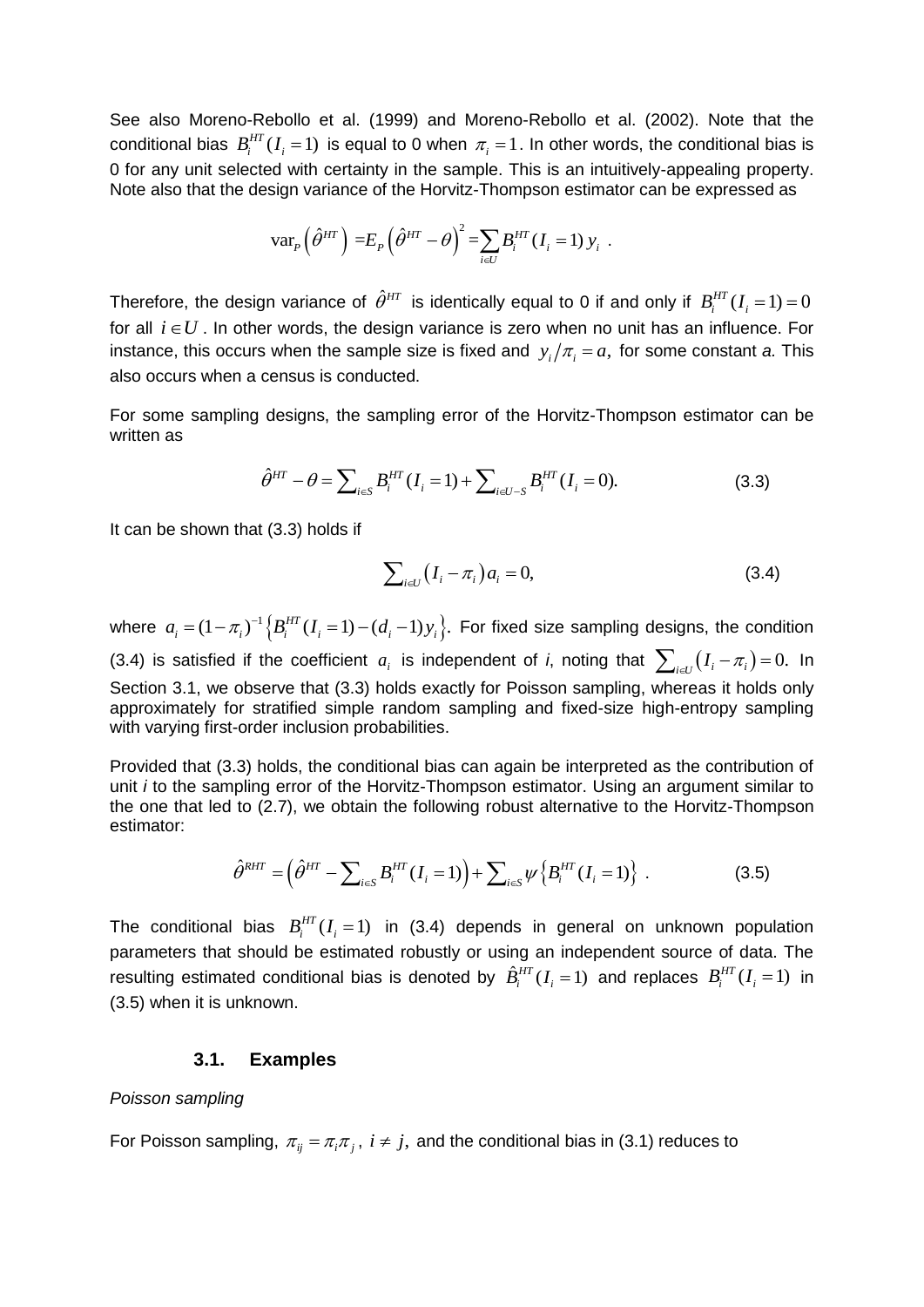$$
B_i^{HT}(I_i = 1) = (d_i - 1) y_i.
$$
 (3.6)

Unit *i* has a large influence if its design weight,  $d_i$ , is large and/or if its *y*-value,  $y_i$ , is large. Note that the conditional bias is known for all the sample units; that is, it does not need to be estimated. Also, it follows from (3.6) that (3.4) is satisfied since  $a_i = 0$  for all *i* for Poisson sampling. As a result, the decomposition (3.3) holds exactly.

Now, using (3.6) in (3.5), we obtain the following robust version of the Horvitz-Thompson estimator:

$$
\hat{\theta}^{RHT} = \sum_{i \in S} y_i + \sum_{i \in S} \psi \left[ (d_i - 1) y_i \right]
$$
\n
$$
= \sum_{i \in S} \tilde{w}_i y_i,
$$
\n(3.7)

where

$$
\widetilde{w}_i = 1 + \frac{\psi\big[\big(d_i-1\big)y_i\big]}{\big(d_i-1\big)y_i}\big(d_i-1\big).
$$

Noting that  $0\!\leq\!\psi\!\left(t\right)\!/\,t\!\leq\!1$ , it follows that  $1\!\leq\!{\tilde{w}}_i\!\leq\!d_i.$  That is, if the conditional bias for unit  $\iota$ is small, its weight  $\tilde{w}_i$  will reduce to its original weight,  $d_i$ . In other words, the weight of the non-influential units is not modified. Inversely, the weights of influential units (i.e., the units with a large conditional bias) is reduced. Note that the weights  $\tilde{w}_i$  cannot be smaller than 1, which is intuitively appealing.

#### *Stratified simple random sampling*

For without-replacement stratified simple random sampling, it is straightforward to show that

$$
B_i^{HT}(I_i = 1) = \frac{N_h}{(N_h - 1)} \left( \frac{N_h}{n_h} - 1 \right) \left( y_{hi} - \overline{Y}_h \right) , \qquad (3.8)
$$

where  $N_h$  is the population size in stratum  $h$ ,  $n_h$  is the sample size in stratum  $h$ , 1  $\bar{Y}_h = N_h^{-1} \sum_{i \in U_h} y_{hi}$  and  $U_h$  is the set of population units in stratum *h*. From (3.8), an observation in stratum *h* has a large influence when it is far from the stratum mean,  $Y_h$ . As discussed above, the conditional bias (3.8) can be estimated by estimating the unknown population mean in stratum *h*, *Y<sup>h</sup>* (e.g., using the median of the sample *y*-values in stratum *h* or using an independent source of data). Ignoring the factor  $N_h/(N_h-1)$  in (3.8) and considering the one-sided Huber function  $\psi(z;c) = \min(z,c)$ , the resulting robust estimator (3.5) becomes equivalent to the Winsorized estimator of Kokic and Bell (1994). Also, ignoring the factor  $\,N_h/(N_h-1)$  , the condition (3.4) is satisfied, noting that  $\,a_{hi}=-(N_h/n_h)\bar{Y_h}$  , which is independent of *i* within each stratum *h*. As a result, the decomposition (3.3) holds approximately.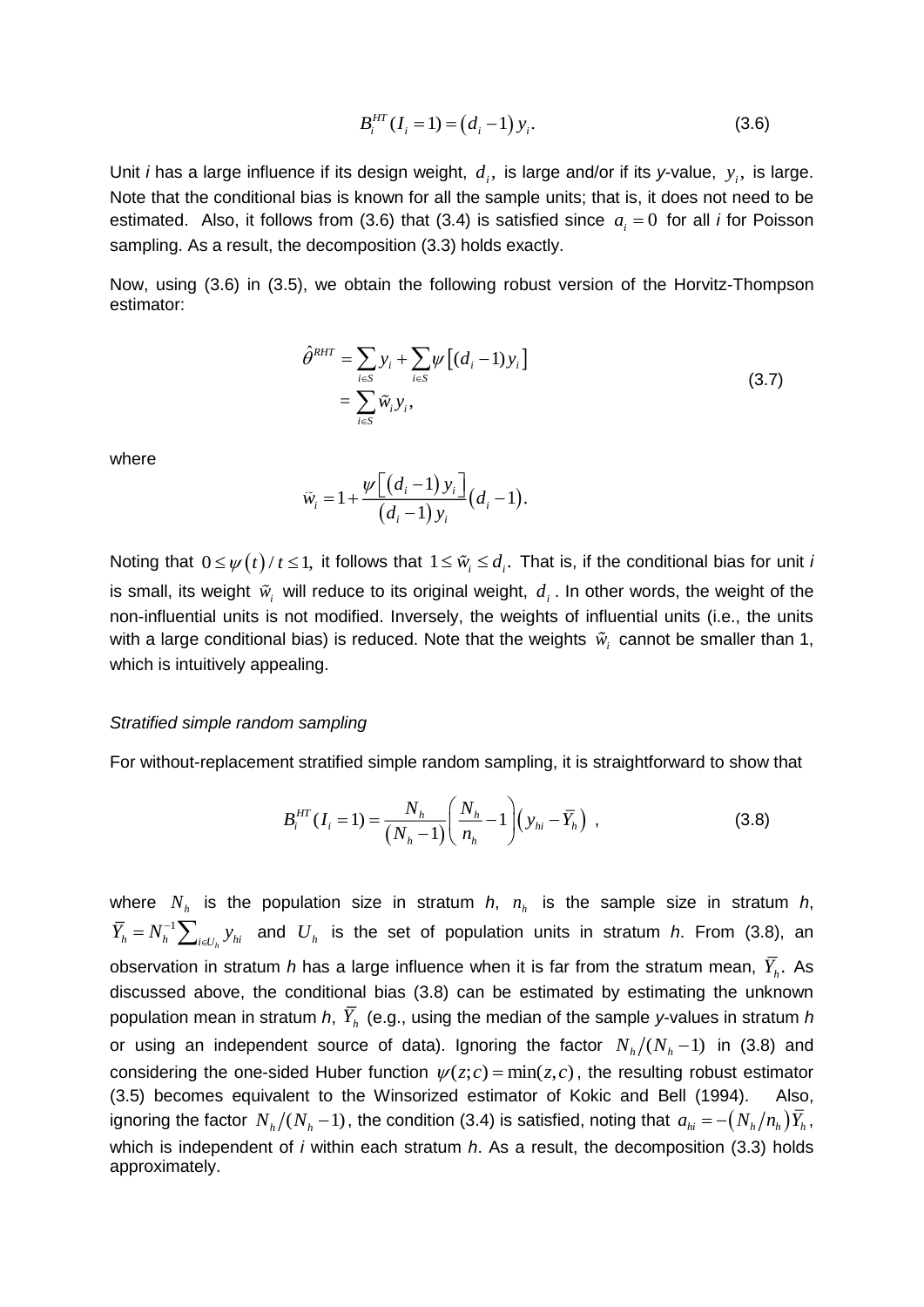#### *High entropy sampling designs*

In this section, we consider the family of high entropy sampling designs. In the case of the maximum entropy fixed size sampling design (often called Conditional Poisson sampling), Hajek (1981) proposed the following approximation of  $\pi_{_{ij}}$  :

$$
\pi_{ij} \approx \pi_i \pi_j \left[1 - D^{-1} \left(1 - \pi_i\right) \left(1 - \pi_j\right)\right],\tag{3.9}
$$

where  $D = \sum \pi_i (1 - \pi_i),$ *l U*  $D = \sum \pi_i (1 - \pi_i)$  $=\sum_{l\in U}\pi_{l}\left(1-\pi_{l}\right)$ , assuming that  $n\rightarrow\infty$  and  $N\rightarrow\infty$ . Berger (1998) showed that this

approximation can be used for a larger class of highly randomized and high entropy sampling designs, including the Rao-Sampford design (Rao, 1965; Sampford, 1967) and the Chao procedure (Chao, 1982). Using (3.9) in (3.1), we can approximate the conditional bias attached to unit *i* by

$$
B_i^{HT}(I_i = 1) \approx (d_i - 1) \left\{ \left[ 1 + \frac{\pi_i (1 - \pi_i)}{D} \right] (y_i - B\pi_i) \right\},
$$
 (3.10)

where  $B = \left| \sum (1 - \pi_j) \pi_j \right| / \sum (1 - \pi_j)$ 1  $(1 - \pi_{j}) \pi_{j} \left| \right. \sum (1 - \pi_{j}) y_{j}.$ *j U j U*  $B = |\sum (1 - \pi_i) \pi_i| \sum (1 - \pi_i) y$ Ξ EU 1 E  $\lceil$  $=\left[\sum_{j\in U}\left(1-\pi_j\right)\pi_j\right]\sum_{j\in U}\left(1-\pi_j\right)y_j$ . Under mild regularity conditions, the term

 $D^{-1}\pi_i\big(1-\pi_i\big)$  in (3.10) is  $O\big(N^{-1}\big).$  Assuming that the population size  $N$  is large, we can neglect this term from (3.10), which leads to

$$
B_i^{HT}(I_i = 1) \approx (d_i - 1)(y_i - B\pi_i).
$$
 (3.11)

Note that *B* in (3.11) can be seen as a census regression coefficient obtained by fitting a ratio model with *y* as the dependent variable and the inclusion probability of a unit as the independent variable. From (3.11), it is clear that unit *i* has a large influence if its weight,  $d_i$ , is large or if its census residual,  $y_i - B\pi_i$ , is large. Also, it follows from (3.11) that (3.4) is satisfied since  $a_i = -B$ , which is independent of *i*. As a result, the decomposition (3.3) holds approximately.

The previous examples show that the conditional bias (3.1) is a measure of influence that fully account for the sampling design. A given observation may be highly influential under a given sampling design and have no influence under another sampling design. To illustrate this point, consider a population consisting of *N* population values  $y_1, ..., y_N$ , such that  $y_1 = 0$ ,  $y_2 = ... = y_{N-1} = 500$  and  $y_N = 1000$  so that the population mean is equal to 500. Under simple random sampling without replacement, both  $y_1$  and  $y_N$  are influential because they are far from the population mean (see expression (3.8)), whereas  $y_1$  has no influence under Poisson sampling (see expression (3.6)).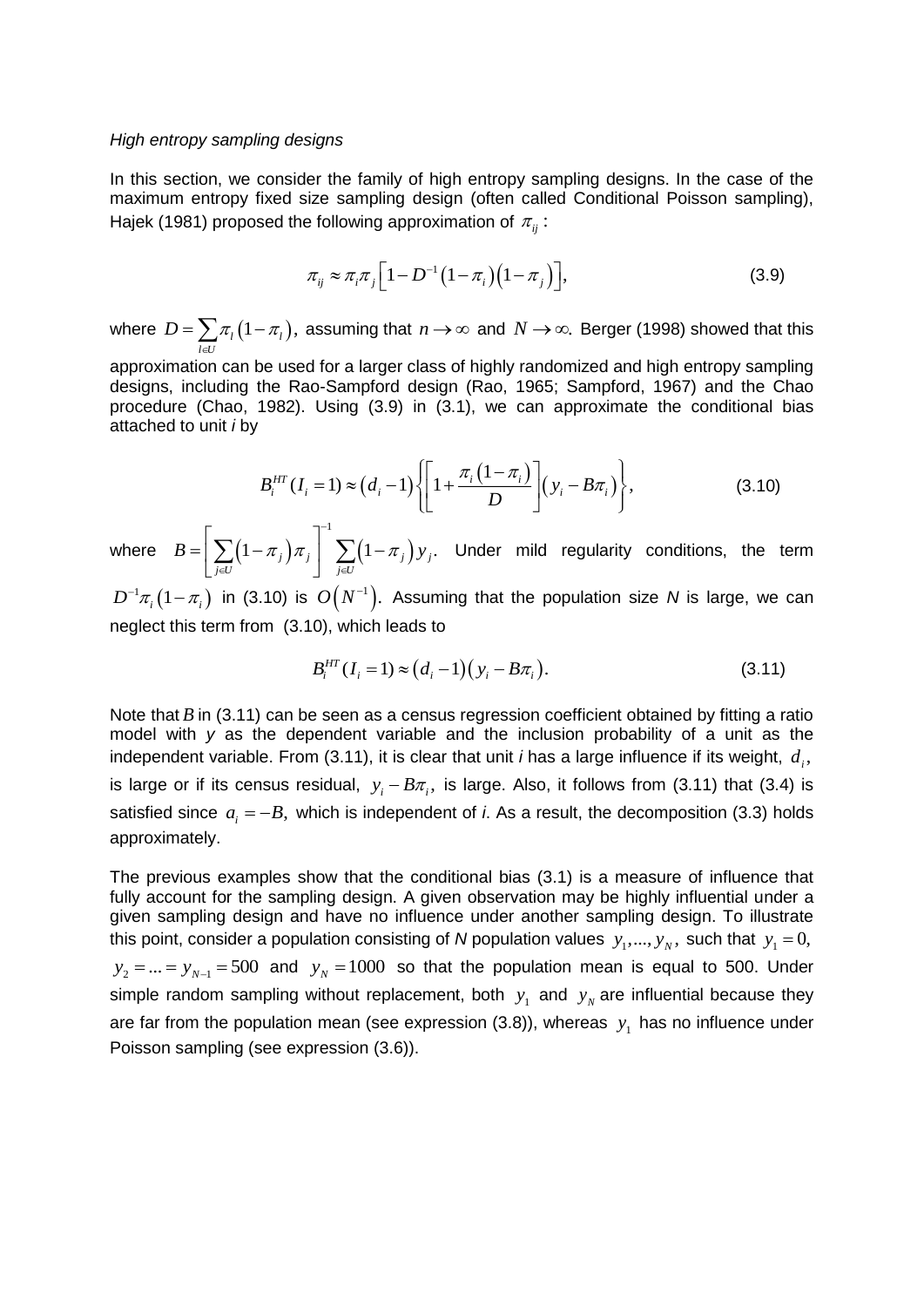#### **3.2. Choice of the tuning constant**

The  $\psi$  -function (e.g., the Huber function) in (3.5) usually depends on a tuning constant  $c$ . A suitable value for *c* is sometimes determined by minimizing an estimator of the mean square error of the robust estimator (e.g., Hulliger, 1995; Kokic and Bell, 1994; and Beaumont and Rivest, 2009). We propose an alternative approach. It consists of finding the value of *c* that minimizes

$$
\max\left\{\left|\hat{B}_{i}^{RHT}(I_{i}=1;c)\right|;i\in S\right\},\tag{3.12}
$$

where  $\hat{B}_{i}^{RHT}(I_i=1;c)$  is an estimator of the conditional bias of the robust Horvitz-Thompson  $\hat{\theta}^{\tiny{RHT}}$  . From (3.5), this conditional bias can be written as

$$
B_i^{RHT}(I_i = 1; c) = E_p(\hat{\theta}^{RHT} | I_i = 1) - \theta
$$
  
=  $B_i^{HT}(I_i = 1) + E_p(\sum_{i \in S} [\psi \{\hat{B}_i^{HT}(I_i = 1); c\} - \hat{B}_i^{HT}(I_i = 1)] | I_i = 1)$  (3.13)

As pointed out above, the conditional bias  $B_i^{HT}(I_i=1)$ , if unknown, can be estimated by  $\hat{B}^\text{\tiny HT}_i(I_i\!=\!1)$  . A conditionally unbiased estimator of the last conditional expectation in (3.13) is simply  $\sum_{i\in S} \Bigl[ \psi\Bigl\{ \hat B_i^{HT}(I_i=1);c \Bigr\} - \hat B_i^{HT}(I_i=1) \Bigr].$  This yields the estimator

$$
\hat{B}_{i}^{RHT}(I_{i} = 1; c) = \hat{B}_{i}^{HT}(I_{i} = 1) + n\overline{\Delta}(c) ,
$$
\n(3.14)

where

$$
\overline{\Delta}(c) = \frac{1}{n} \sum_{i \in S} \left[ \psi \left\{ \hat{B}_i^{HT}(I_i = 1); c \right\} - \hat{B}_i^{HT}(I_i = 1) \right]. \tag{3.15}
$$

Alternatively, one can replace  $\overline{\Delta}(c)$  in (3.14) by  $\overline{\Delta}^R(c)$ , some robust alternative to the average in (3.14). For instance, the once-Winsorized mean (e.g., Rivest, 1994) could be used. Note that the median may not be suitable as it leads to a value of *c* that may require downweighting more than half of the sample units; otherwise,  $\overline{\Delta}^R(c) = 0$  and  $\hat{B}_{i}^{RHT}(I_i=1;c) = \hat{B}_{i}^{HT}(I_i=1)$  for all sample units.

To minimize (3.12) using (3.14), one can first try several values of c. We suggest  $c = 0$  and  $c = \left| \hat{B}_i^{HT}(I_i=1) \right|$ , for  $i \in S$  . Then, (3.12) can be minimized among those values of  $c$ . For a given value of *c*, note that the maximum in (3.12) is either  $\left| \max \left( \hat{B}_{i}^{HT}(I_{i} = 1) : i \in S \right) + n\overline{\Delta}(c) \right|$ or  $\left| \min\left( \hat{B}^{HT}_i(I_i=1) : i \in S \right) + n\overline{\Delta}(c) \right|$ . The global minimum of (3.12) can be found by noting that  $\Delta(c)$  is piecewise linear in *c*.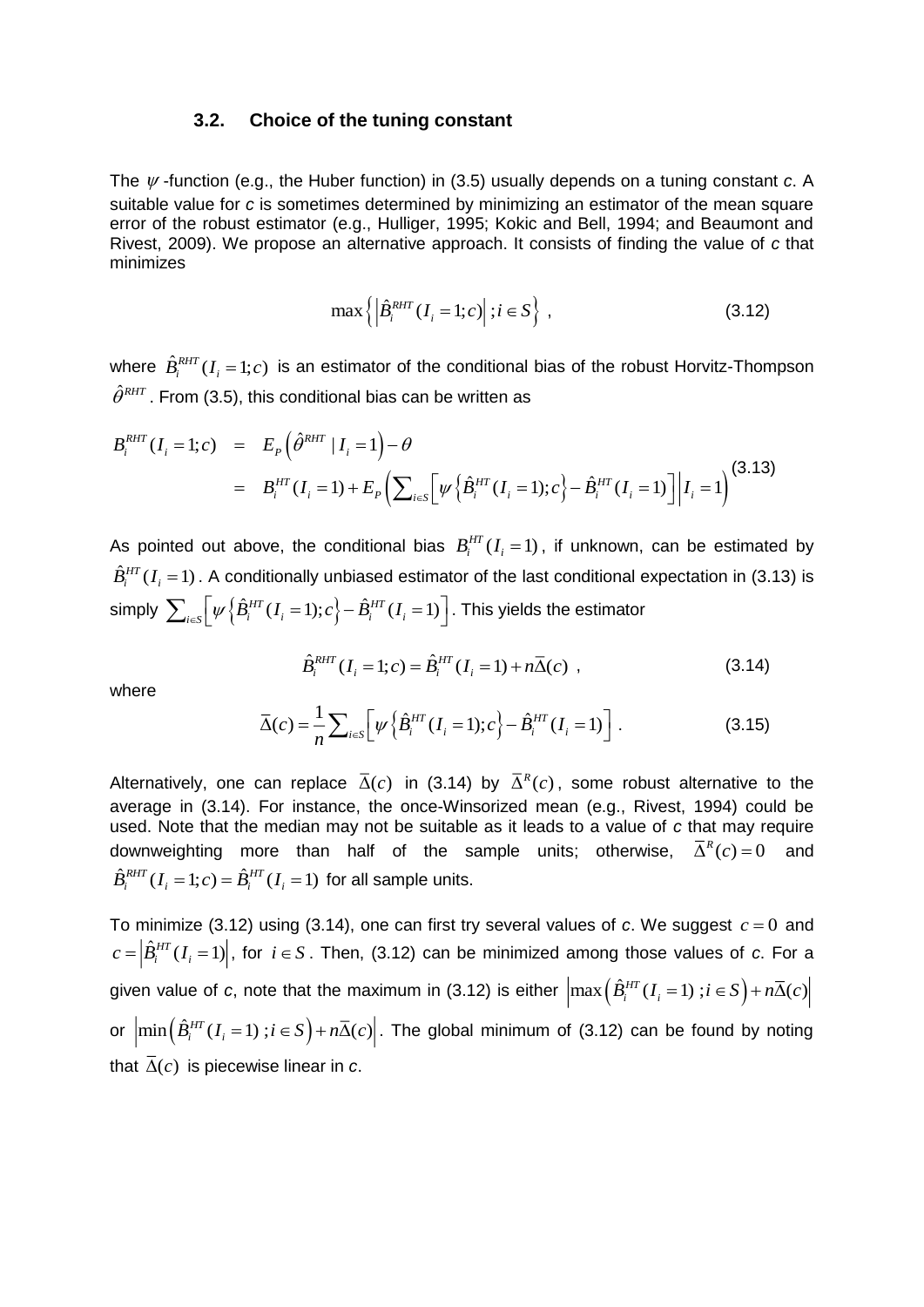#### **3.3. Robust version of the generalized regression estimator**

In this section, we consider the case of the generalized regression estimator (GREG) of  $\theta = \sum y_i$ . We assume that a vector of auxiliary variables  $\mathbf{x}_i$  is available for all  $i \in S$  and that  $i \in U$  $\in$ 

the population total of the  $\mathbf x$  -vector,  $\sum \mathbf x_i,$  $\sum_{i \in U} \mathbf{x}_i$ , is known. The GREG estimator of  $\,\theta\,$  is given by

$$
\hat{\theta}^G = \sum_{i \in S} d_i y_i + \left(\sum_{i \in S} d_i \mathbf{x}_i - \sum_{i \in U} \mathbf{x}_i\right)' \hat{\boldsymbol{\gamma}},
$$

where  $\hat{\pmb{\gamma}} = \left( \sum d_i \mathbf{\mathcal{V}}_i^{-1} \mathbf{x}_i \mathbf{x}_i' \right)^{-1} \sum d_i \mathbf{\mathcal{V}}_i^{-1} \mathbf{x}_i \mathbf{y}_i$  $\left( \sum_{j \in S} a_i^j v_j^i \right)$   $\left( \sum_{j \in S} a_j^j v_j^j \right)$  $d_i v_i^{-1} \mathbf{x}_i \mathbf{x}_i'$ <sup>-1</sup> $\sum d_i v_i^{-1} \mathbf{x}_i y$  $\left(\frac{\alpha_i}{s} \cdot i \cdot \frac{\alpha_i}{s} \cdot i\right)$   $\left(\frac{\alpha_i}{s} \cdot j \right)$  $=\left(\sum_{i}d_{i}v_{i}^{-1}\mathbf{x}_{i}\mathbf{x}'_{i}\right)^{-1}\sum_{i}$  $\hat{\pmb{\gamma}} = \left(\sum_{j\in S} d_i \mathbf{\nu}_i^{-1} \mathbf{x}_i \mathbf{x}_i'\right)^{-1} \sum_{j\in S} d_i \mathbf{\nu}_i^{-1} \mathbf{x}_i \mathbf{y}_i\ \ \text{and}\ \mathbf{\nu}_i\ \ \text{is a known constant attached to unit } i.$ 

Using a first-order Taylor expansion and neglecting the higher order terms, we can write

$$
\hat{\theta}^G - \theta \approx \sum_{i \in S} d_i E_i,
$$

where  $E_i = (y_i - \mathbf{x}_i^{\prime} \boldsymbol{\gamma})$  denotes the census residual attached to unit *i* with

$$
\gamma = \left(\sum_{j\in U} V_i^{-1} \mathbf{x}_i \mathbf{x}_i'\right)^{-1} \sum_{j\in U} V_i^{-1} \mathbf{x}_i y_i.
$$

The asymptotic conditional bias attached to unit *i* with respect to the GREG estimator is given by

$$
B_i^G(I_i=1) = E_{\scriptscriptstyle P}\left(\hat{\theta}^G \,|\, I_i=1\right) - \theta \approx \sum_{j\in U} \frac{\pi_{ij}}{\pi_{i}\pi_{j}}\,E_j.
$$

If  $ν_i = λ' \mathbf{x}_i$  for a vector of known constant λ, we have  $\sum E_j = 0$ *j U*  $\sum E_j = 0$  and the conditional bias ⋴

 $B_i^G(I_i=1)$  can be approximated by (3.1) with  $y_i$  replaced by  $E_i$ . In this case, for Poisson sampling and stratified simple random sampling, the asymptotic conditional bias attached to unit *i* is obtained from (3.6) and (3.8), respectively, by replacing  $y_i$  with  $E_i$ . For these two sampling designs, a unit has a large influence if its design weight is large and/or its census residual is large.

Following the approach described above, we define a robust version of  $\hat{\theta}^{\scriptscriptstyle G}$  as

$$
\hat{\theta}^{RG} = \hat{\theta}^G - \sum_{i \in S} B_i^G(I_i = 1) + \sum_{i \in S} \psi \{ B_i^G(I_i = 1) \}.
$$
 (3.16)

Once again, the conditional bias  $B_i^G(I_i=1)$  in (3.16) depends in general on unknown population parameters that should be estimated robustly or using an independent source of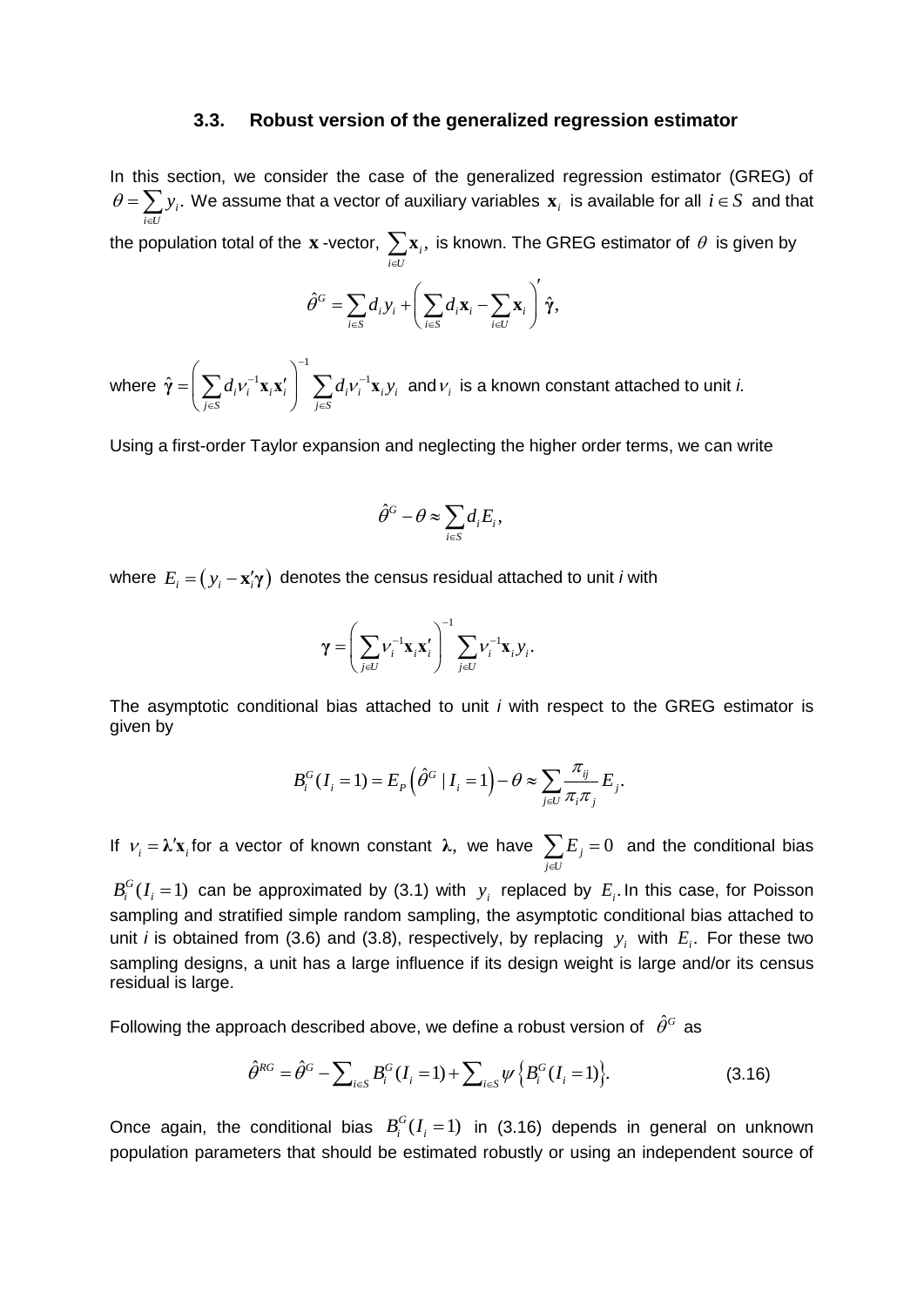data. The resulting estimated conditional bias is denoted by  $\hat{B}_i^G(I_i=1)$  and replaces  $B_i^G(I_i = 1)$  in (3.16).

# **4. Empirical study**

We conducted a limited simulation to investigate the performance of the proposed robust estimator in terms of relative bias and relative efficiency. We generated three populations of size *N* = 500, each consisting of an auxiliary variable *x* and a variable of interest *y*. First, the *x*values were generated from a Gamma distribution with mean 100 and standard deviation 50. Then, for the non-outlier portion of the populations, the *y*-values were generated according to the ratio model

$$
y_i = 2x_i + \varepsilon_i,
$$

where the error terms  $\varepsilon_i$  were generated from a normal distribution with mean 0 and variance  $\sigma^2$ , whose value was set to lead to a coefficient of determination ( $R^2$ ) approximately equal to 0.8. Note that the outliers were manually added in the population.

From each population, we selected  $R = 10$ , 000 samples according to Poisson sampling with inclusion probabilities,  $\pi$ , proportional to  $x$ ,; that is,  $\pi$ <sub>i</sub> = n $x$ , /  $\sum x$ ,. *i U*  $\pi = nx \rightarrow x$ ⋴ =  $nx_i$  /  $\sum x_i$ . The expected sample size

was set to 10, 25, 50 and 100.

Figures 1a)-1c) show the relationship between the variables *x* and *y*. Note that Population 1 contained no influential value, whereas Population 2 and Population 3 contained 4 and 10 influential values, respectively. For the latter populations, the observations in the upper left side of the plots (Figures 1b) and 1c)) are highly influential under Poisson sampling (see expression (3.6)) because they exhibit both a large design weight and a large *y*-value.

In each sample, we computed three estimators: (i) the Horvitz-Thompson estimator given by  $\hat{\theta}^{HT}=\sum_{i\in\mathcal{S}}d_{i}y_{i}.$  (ii) The robust estimator (3.4), where the tuning constant *c* was chosen so that (3.11) was minimized among the set of values  $c = 0$  and  $c = |B_i^{HT}(I_i = 1)| = |(d_i - 1)y_i|$  for  $i \in S$ . We denoted the resulting estimator by  $\hat{\theta}_{cb}^{RHT}$ . (iii) The robust estimator (3.5), where the tuning constant *c* was chosen so that its estimated mean square error was minimized; e.g., Hulliger (1995) and Beaumont and Alavi (2004). We denoted the resulting estimator by  $\hat{\theta}_{mse}^{RHT}$ . Note that

the estimated mean square error of 
$$
\hat{\theta}^{RHT}
$$
 in (3.5) under Poisson sampling is given by  
\n
$$
mse\left(\hat{\theta}^{RHT}\right) = \sum_{i \in S} (1 - \pi_i) \left[ y_i + \psi \left\{ B_i^{HT} (I_i = 1) \right\} \right]^2 + \max \left( 0, \left( \hat{\theta}^{RHT} - \hat{\theta}^{HT} \right)^2 - \sum_{i \in S} (1 - \pi_i) \left[ \psi \left\{ B_i^{HT} (I_i = 1) \right\} - B_i^{HT} (I_i = 1) \right]^2 \right);
$$

e.g., Gwet and Rivest (1992).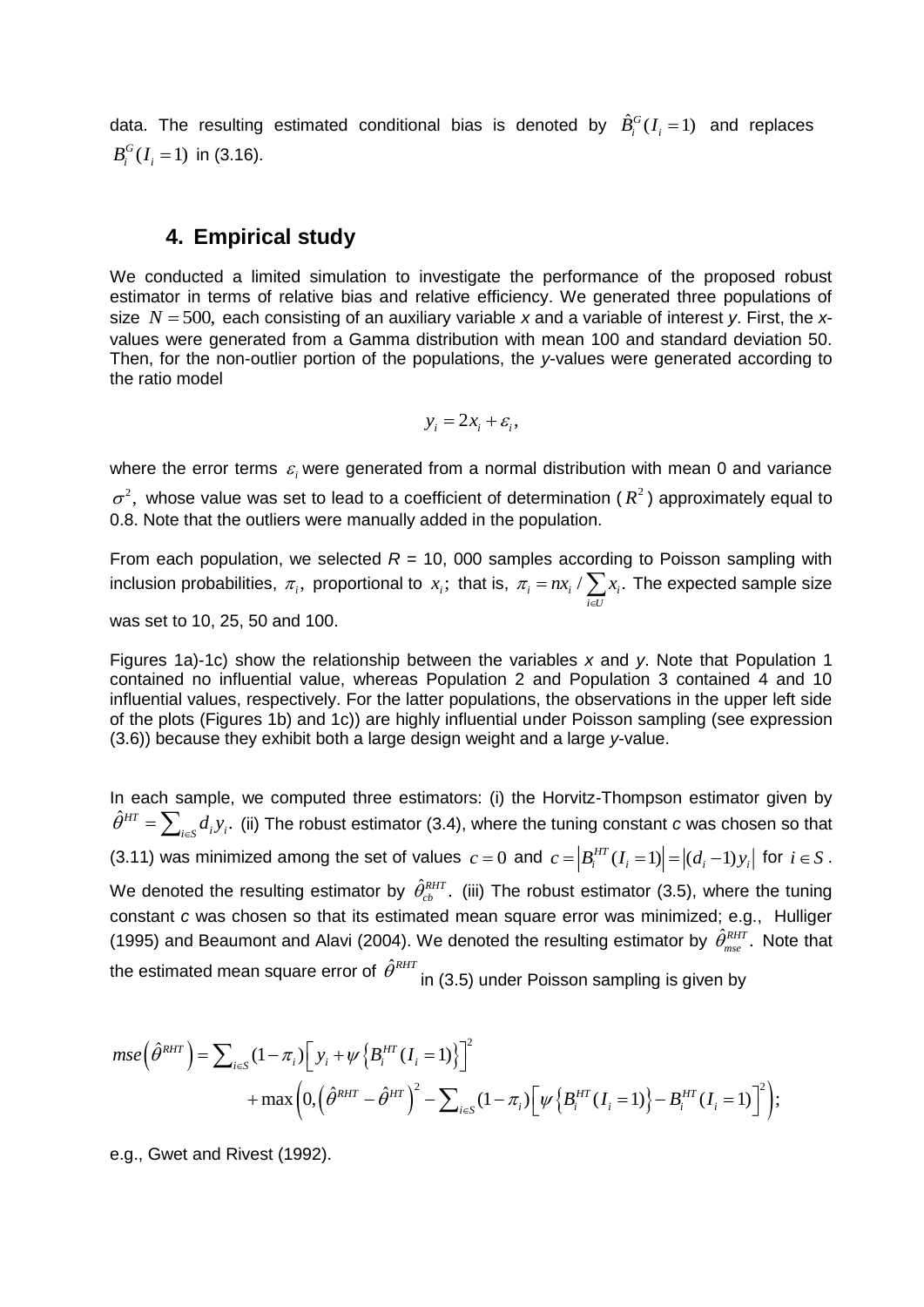For comparisons of estimators, we computed the Monte Carlo percent Relative Bias (RB) given by

$$
RB_{MC}(\hat{\theta}) = 100 \times \frac{E_{MC}(\hat{\theta}) - \theta}{\theta},
$$

where  $E_{MC}\left(\hat{\theta}\right)=R^{-1}\sum^R \hat{\theta}^{(r)}$  with  $\hat{\theta}^{(r)}$  denoting the estimator  $\hat{\theta}$  (either  $\hat{\theta}^{HT}$ ,  $\hat{\theta}^{RHT}_{cb}$  or  $\hat{\theta}^{RHT}_{mse}$ 1 *r* ), in the *r*-th simulated sample,  $r = 1, ..., R$ . We also computed the Monte Relative Efficiency (RE), using the Horvitz-Thompson estimator,  $\hat{\theta}^{HT}$ , as the reference:

$$
RE_{_{MC}}\Big(\hat{\theta}\Big) \!=\! 100\!\times\! \frac{MSE_{_{MC}}\Big(\hat{\theta}\Big)}{MSE_{_{MC}}\Big(\hat{\theta}^{HT}\Big)},
$$

where

$$
MSE_{MC}(\hat{\theta}) = R^{-1} \sum_{r=1}^{R} (\hat{\theta}^{(r)} - \theta)^2.
$$

Table 1 shows the values of RB and RE for the three estimators described above. Finally, in each sample, we computed the percent Absolute Relative Error (ARE) given by

$$
ARE(\hat{\theta}^{(r)}) = 100 \times \left| \frac{\hat{\theta}^{(r)} - \theta}{\theta} \right|.
$$

We obtained the 90-th, 95-th and 99-th percentiles of the ARE values. The results are shown in Table 2.

From Table 1, we note that the Horvitz-Thompson estimator,  $\hat{\theta}^{HT}$ , showed a negligible bias in all the scenarios, as expected. The robust estimators  $\hat{\theta}_{cb}^{RHT}$  and  $\hat{\theta}_{mse}^{RHT}$  were slightly or moderately biased, as expected. We note that the RB decreased as the expected sample size increased. For Population 1 (that did not contain any influential observation), we note that both robust estimators were slightly less efficient than the Horvitz-Thompson estimator with a value of RE ranging from 100 to 108. For Population 2 (that contained 4 influential units), both  $\hat{\theta}_{cb}^{RHT}$  and  $\hat{\theta}_{mse}^{RHT}$  were significantly more efficient than the Horvitz-Thompson estimator. For example, with an expected sample size equal to 10, the value of RE corresponding to  $\hat{\theta}_{cb}^{RHT}$ was equal to 67%, whereas it was equal to 69% for  $\hat{\theta}_{_{\!\!{\it mse}}}^{\scriptscriptstyle{RHT}}$ . Also, we note that the value of RE approached 100% as the expected sample size increased. This seems to suggest that our robust estimators are consistent. However, the formal proof of consistency is beyond the scope of this paper. Observations similar to those about Population 2 can be made for Population 3. Comparing  $\hat{\theta}_{cb}^{RHT}$  and  $\hat{\theta}_{mse}^{RHT}$ , we note that they performed similarly in terms of both RB and RE with a slight advantage for  $\hat{\theta}_{cb}^{RHT}$ . These results suggest that minimizing (3.12) can be viewed as a good alternative to minimizing the estimated mean square error.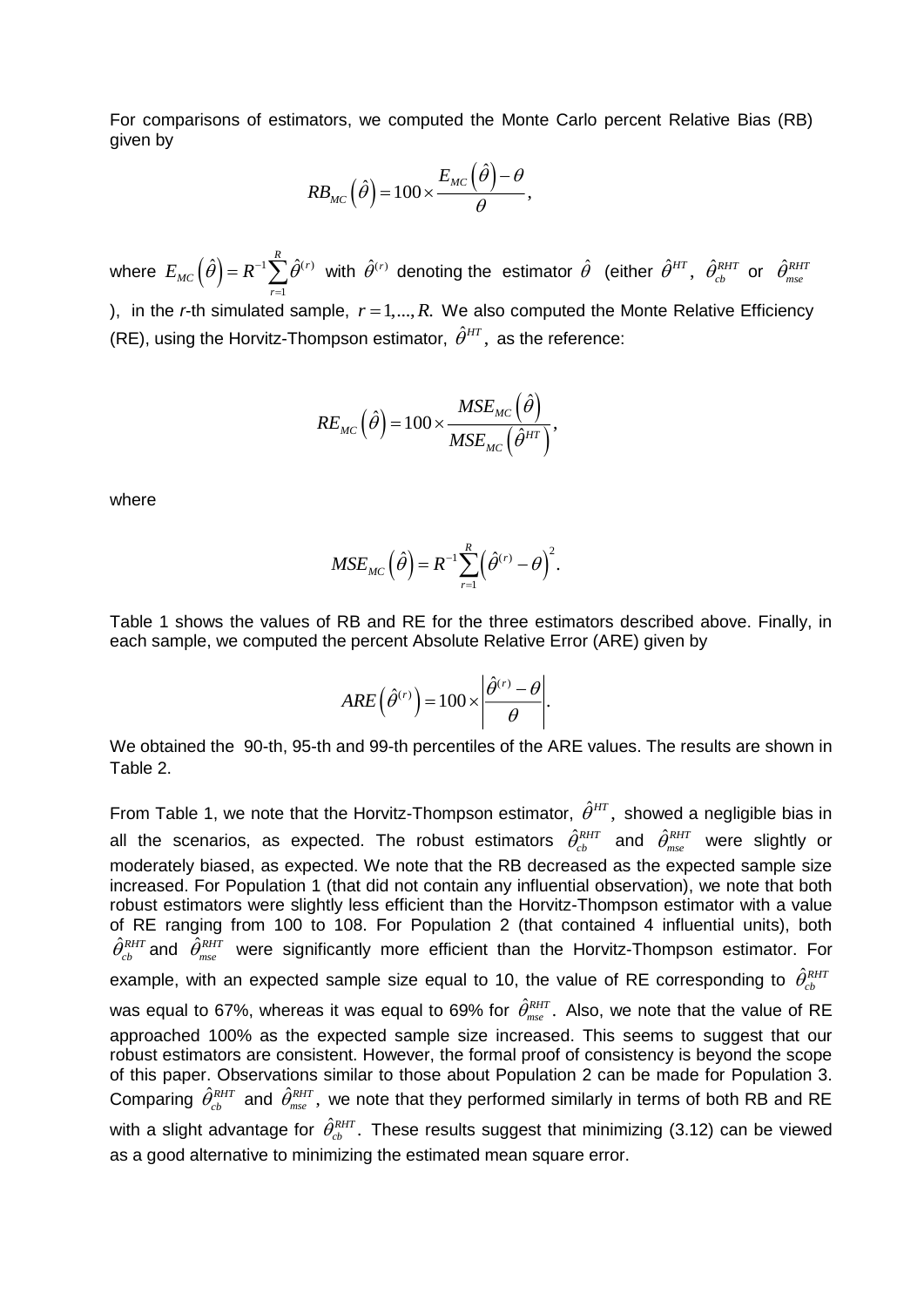Table 2 shows that both robust estimators performed similarly in terms of the percentiles of the AREs and much better than the Horvitz-Thompson estimator for Population 2 and Population 3. For Population 1, which contains no influential observation, all three estimators performed similarly. The benefits of using a robust estimator over the Horvitz-Thompson estimator are much more apparent when the sample size is smaller.





(c) Population 3

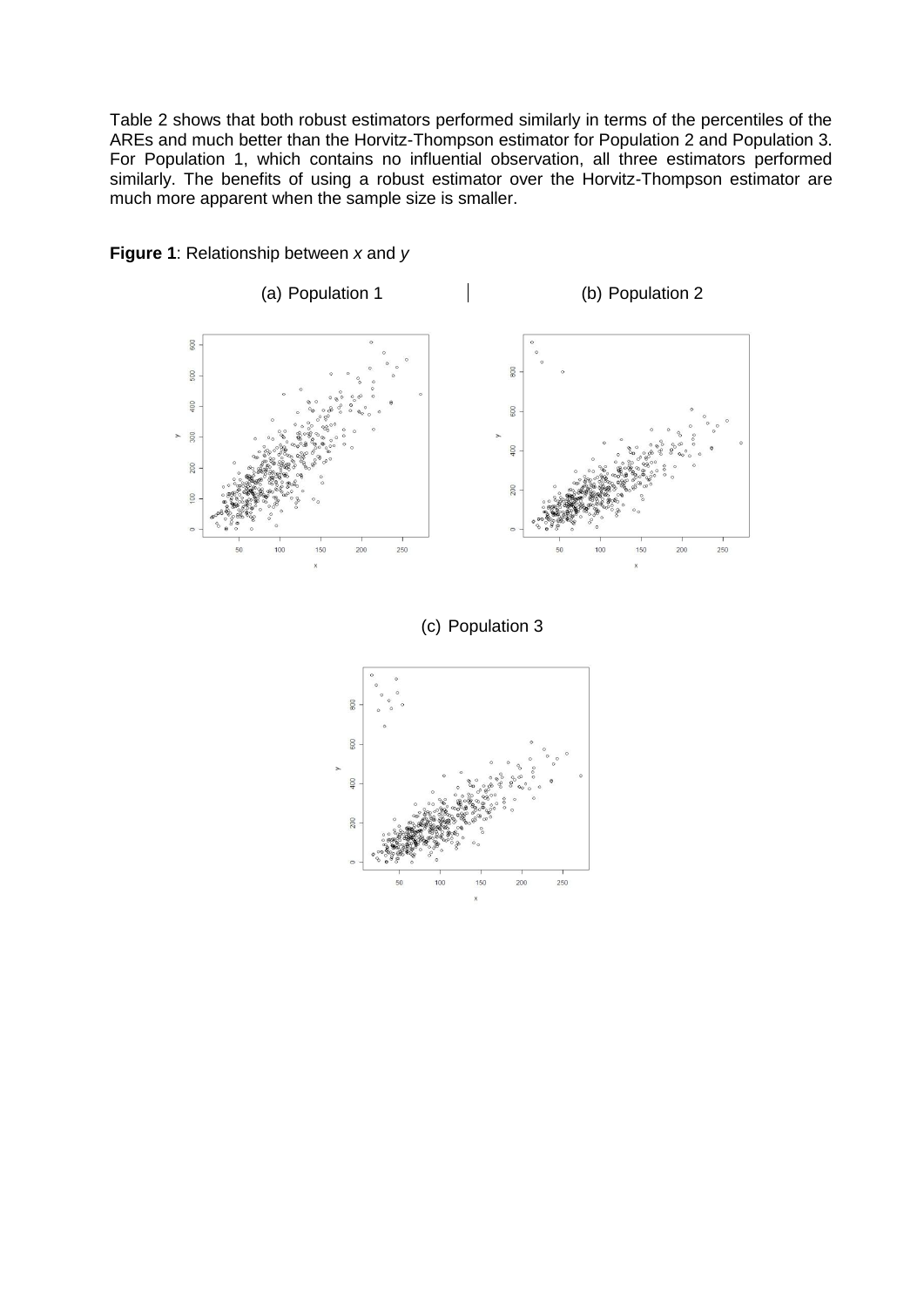| $\overline{N}$ | $\hat{\theta}^{HT}$ | $\overline{\hat{\theta}_{cb}^{RHT}}$ | $\overline{\hat{\theta}_{mse}^{RHT}}$ |  |  |  |  |  |  |
|----------------|---------------------|--------------------------------------|---------------------------------------|--|--|--|--|--|--|
| Population 1   |                     |                                      |                                       |  |  |  |  |  |  |
| 10             | $-0.2$              | $-9.8$                               | $-12.0$                               |  |  |  |  |  |  |
|                | (100)               | (106)                                | (108)                                 |  |  |  |  |  |  |
| 25             | $-0.2$              | $-3.7$                               | $-5.1$                                |  |  |  |  |  |  |
|                | (100)               | (102)                                | (104)                                 |  |  |  |  |  |  |
| 50             | 0.1                 | $-1.8$                               | $-2.6$                                |  |  |  |  |  |  |
|                | (100)               | (101)                                | $\frac{(102)}{-1.3}$                  |  |  |  |  |  |  |
| 100            | 0.0                 | $-0.9$                               |                                       |  |  |  |  |  |  |
|                | (100)               | (100)                                | (101)                                 |  |  |  |  |  |  |
| Population 2   |                     |                                      |                                       |  |  |  |  |  |  |
| 10             | $-0.1$              | $-12.3$                              | $-14.3$                               |  |  |  |  |  |  |
|                | (100)               | (67)                                 | (69)                                  |  |  |  |  |  |  |
| 25             | $-0.1$              | $-6.6$                               | $-7.8$                                |  |  |  |  |  |  |
|                | (100)               | (69)                                 | (71)                                  |  |  |  |  |  |  |
| 50             | 0.0                 | $-4.4$                               | $-5.1$                                |  |  |  |  |  |  |
|                | (100)               | (69)                                 | (72)                                  |  |  |  |  |  |  |
| 100            | 0.0                 | $-3.3$                               | $-3.6$                                |  |  |  |  |  |  |
|                | (100)               | (72)                                 | (74)                                  |  |  |  |  |  |  |
|                |                     | Population 3                         |                                       |  |  |  |  |  |  |
| 10             | 0.2                 | $-14.9$                              | $-16.9$                               |  |  |  |  |  |  |
|                | (100)               | (59)                                 | (61)                                  |  |  |  |  |  |  |
| 25             | 0.5                 | $-8.7$                               | $-10.0$                               |  |  |  |  |  |  |
|                | (100)               | (65)                                 | (65)                                  |  |  |  |  |  |  |
| 50             | $-0.1$              | $-6.5$                               | $-7.5$                                |  |  |  |  |  |  |
|                | (100)               | (75)                                 | (74)                                  |  |  |  |  |  |  |
| 100            | $\overline{0.1}$    | $-4.4$                               | $-5.4$                                |  |  |  |  |  |  |
|                | (100)               | (85)                                 | (83)                                  |  |  |  |  |  |  |

**Table 1**: Monte Carlo percent Relative Bias and Relative Efficiency (in parentheses) of three estimators

### **Table 2**: Percentiles for the Absolute Relative Error of three estimators

|     | $\hat{\theta}^{_{HT}}$ |     | $\bar{\hat{\theta}}_{cb}^{RHT}$ |     | $\hat{\theta}^{\textit{RHT}}$<br>mse |     |     |     |     |  |  |
|-----|------------------------|-----|---------------------------------|-----|--------------------------------------|-----|-----|-----|-----|--|--|
|     | 90%                    | 95% | 99%                             | 90% | 95%                                  | 99% | 90% | 95% | 99% |  |  |
| n   | Population 1           |     |                                 |     |                                      |     |     |     |     |  |  |
| 10  | 52                     | 62  | 84                              | 55  | 64                                   | 80  | 55  | 64  | 80  |  |  |
| 25  | 33                     | 40  | 53                              | 34  | 40                                   | 52  | 35  | 41  | 52  |  |  |
| 50  | 23                     | 27  | 36                              | 23  | 27                                   | 36  | 23  | 27  | 36  |  |  |
| 100 | 15                     | 18  | 23                              | 15  | 18                                   | 23  | 15  | 18  | 23  |  |  |
|     | Population 2           |     |                                 |     |                                      |     |     |     |     |  |  |
| 10  | 55                     | 67  | 163                             | 55  | 64                                   | 79  | 56  | 65  | 80  |  |  |
| 25  | 37                     | 46  | 95                              | 35  | 40                                   | 53  | 35  | 41  | 53  |  |  |
| 50  | 26                     | 33  | 58                              | 24  | 28                                   | 36  | 24  | 28  | 37  |  |  |
| 100 | 19                     | 24  | 36                              | 16  | 19                                   | 26  | 17  | 20  | 26  |  |  |
|     | Population 3           |     |                                 |     |                                      |     |     |     |     |  |  |
| 10  | 61                     | 83  | 170                             | 56  | 64                                   | 81  | 57  | 66  | 81  |  |  |
| 25  | 42                     | 55  | 104                             | 36  | 44                                   | 60  | 37  | 44  | 57  |  |  |
| 50  | 30                     | 37  | 60                              | 27  | 32                                   | 42  | 27  | 32  | 41  |  |  |
| 100 | 31                     | 26  | 38                              | 20  | 23                                   | 31  | 19  | 23  | 30  |  |  |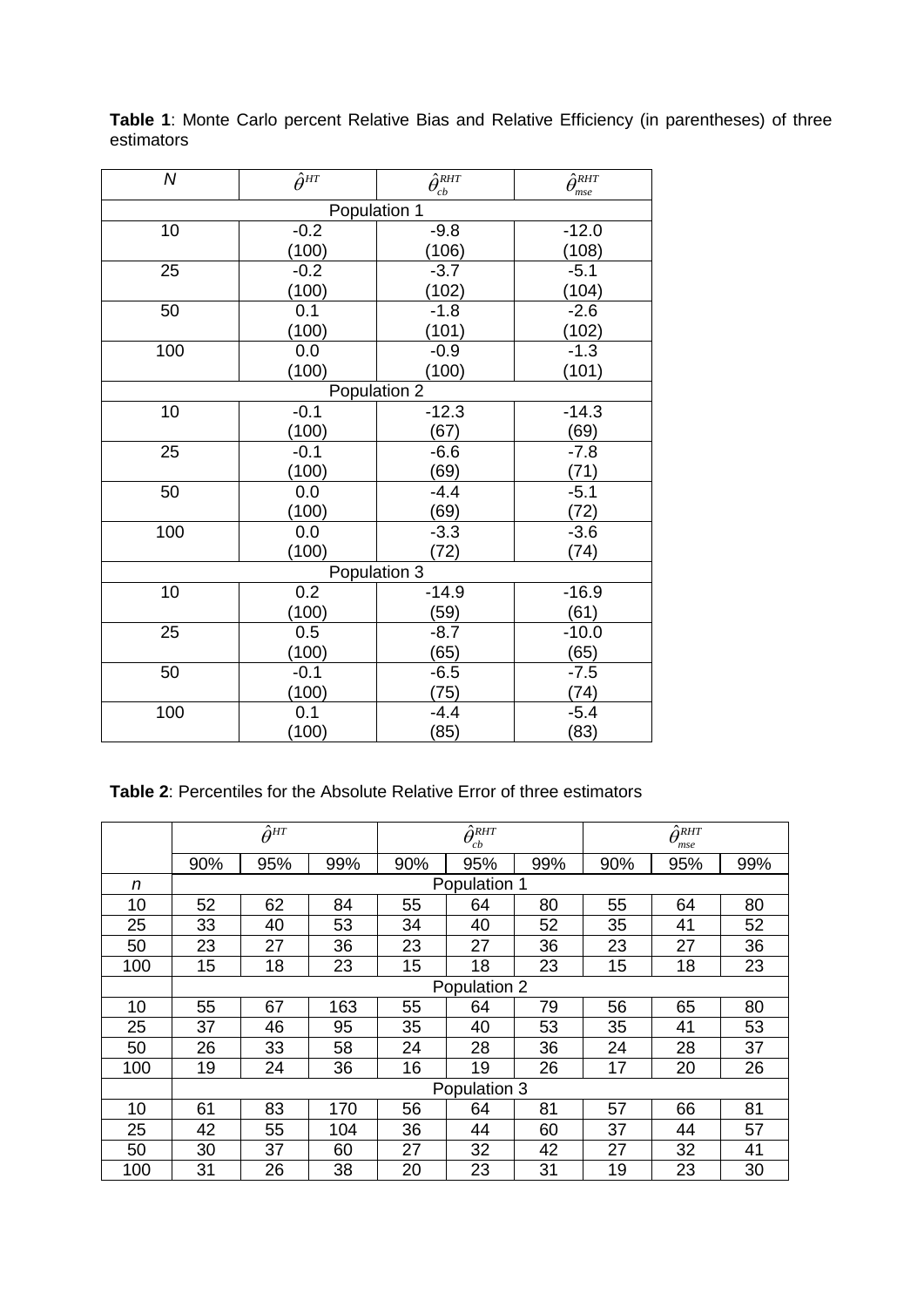### **5. A method frequently used in practice**

A popular method used in practice is to reduce the weight of units that have been identified as influential. Most often, the weight of these units is set equal to one, while the outstanding weight is redistributed among the other units. This method would only be appropriate if the unit identified as influential is unique in the population. In this section, we show that this method can be expressed in terms of the conditional bias. Suppose for now that a single unit was identified as influential, say *k*.

Let  $\hat{B}_{i}^{HT}(I_i=1)$  be a conditionally design-unbiased estimator of the conditional bias  $B_i^{HT}(I_i = 1)$  in (3.1). We have

$$
B_i^{HT}(I_i = 1) \text{ in (3.1). We have}
$$
\n
$$
\hat{B}_i^{HT}(I_i = 1) = (d_i - 1) y_i + \sum_{j \in S \atop j \neq i} \left( \frac{\pi_{ij} - \pi_i \pi_j}{\pi_j \pi_{ij}} \right) y_j,
$$
\n(5.1)

provided  $\pi_{ij}$  > 0 for all  $j \in U$ . That is,  $E_p\left(\hat{B}^{HT}_i(I_i=1) - B^{HT}_i(I_i=1) \mid I_i=1\right) = 0$ . Furthermore, consider the following  $\psi$  -function:

$$
\psi(z;c) = \begin{cases}\n0 & \text{if } z \ge c \\
z & \text{if } -c \le z \le c \\
0 & \text{if } z \le -c\n\end{cases}
$$
\n(5.2)

The  $\psi$ -function in (5.2) can be viewed as the extreme case of a redescending  $\psi$ -function. Then, replacing  $\ B_{i}^{HT}(I_{i}=1)$  in (3.5) with  $\ \hat{B}_{i}^{HT}(I_{i}=1) \,$  given by (5.1) and using (5.2) leads to

$$
\hat{\theta}_{*}^{RHT} = \hat{\theta}^{HT} - \hat{B}_{k}^{HT} (I_{k} = 1)
$$
  
=  $y_{k} + \sum_{\substack{j \in S \\ j \neq k}} \frac{\pi_{k}}{\pi_{kj}} y_{j}$  (5.3)

noting that  $\psi\left\{\hat{B}^{HT}_i(I_i=1)\right\} = \hat{B}^{HT}_i(I_i=1)$ , except for  $i=k$ . From (5.3), we note that unit *k* has now a weight equal to 1, whereas the weight of unit *j* is equal to  $\pi_{_k}$  /  $\pi_{_{kj}}$  for  $j \neq k$ . The weight  $\pi_k$  /  $\pi_{kj}$  represents the inverse of the inclusion probability of unit *j* under the conditional sampling design  $P(S|I_k=1)$ . For example, in the case of simple random sampling without replacement, we have  $\pi_{_k}$  /  $\pi_{_{kj}}$  =  $(N-1)$  /  $(n-1)$  for  $\ j\neq k,$  and the sum of weights remains equal to *N*. This situation was discussed in Rao (1971).

Now, suppose that  $m < n$  units were identified as influential, say the first  $m$  units,  $1, ..., m$ . In practice, the weight of these units is set equal to one and the outstanding weight is redistributed among the remaining units. We define a measure of the joint influence of units  $1, \ldots, m$ , on  $\hat{\theta}^{HT}$  as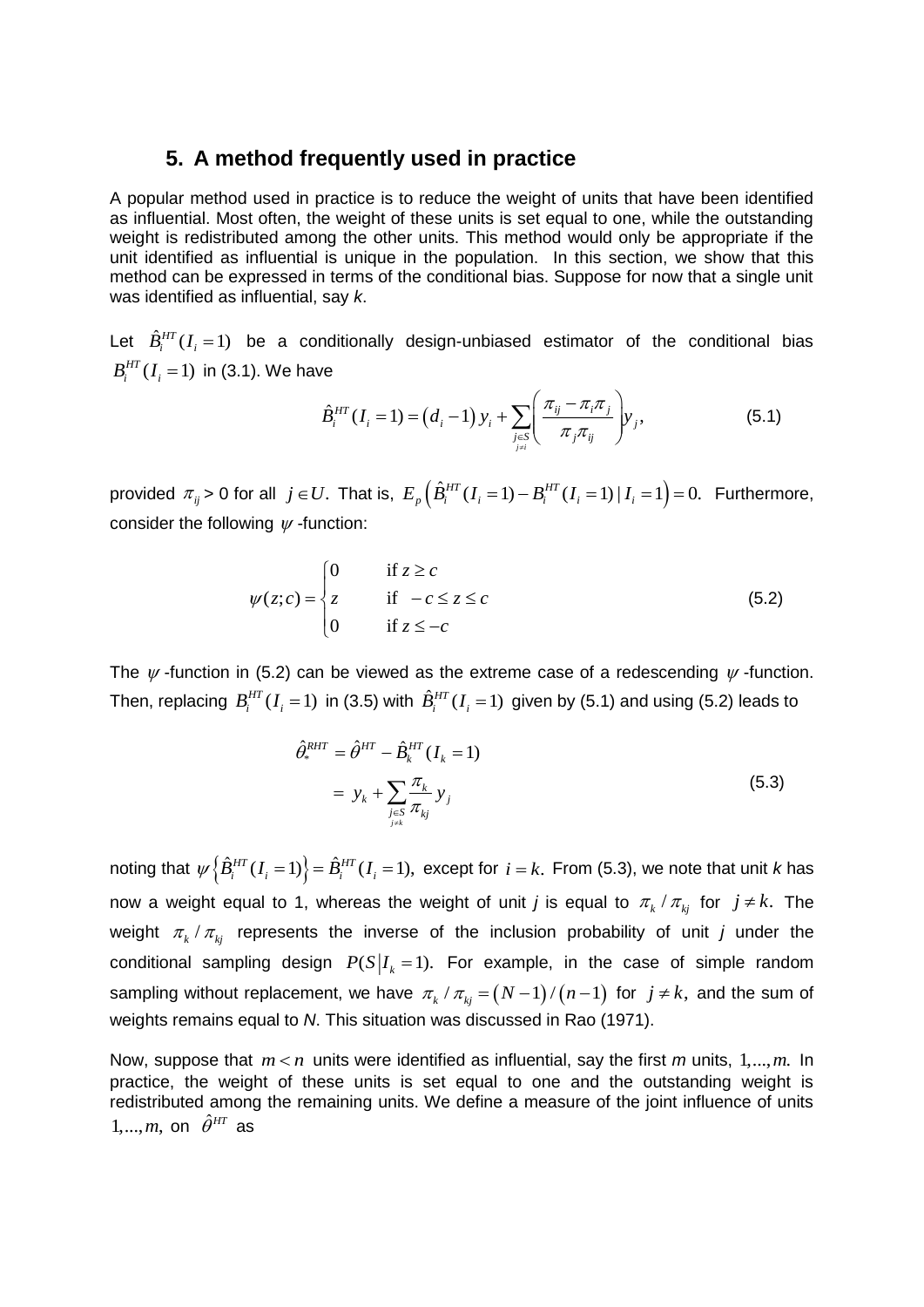$$
B_{1\dots m}^{HT}(I_1 = 1, ..., I_m = 1) = E_p \left( \hat{\theta}^{HT} | I_1 = 1, ..., I_m = 1 \right) - \theta
$$
  
= 
$$
\sum_{i \in S_m} (d_i - 1) y_i + \sum_{j \in U \atop j \neq 1, ..., m} \left( \frac{\pi_{j1\dots m}}{\pi_{1\dots m}\pi_j} - 1 \right) y_j,
$$
 (5.4)

where  $S_m$  denotes the subset consisting of the *m* influential units,  $\pi_{1...m} = P(I_1 = 1,...,I_m = 1)$ denotes the joint inclusion probability of unit 1,...,*m* and  $\pi_{j1...m}$  is defined similarly. Once again, a conditionally p-unbiased estimator of  $B_{1...m}^{HT}(I_1=1,...,I_m=1)$  in (5.4) is given by

$$
\hat{B}_{1\ldots m}^{HT}(I_1 = 1,\ldots, I_m = 1) = \sum_{k \in S_m} (d_k - 1) y_k + \sum_{j \in S \atop j \neq 1,\ldots,m} \left( \frac{\pi_{j1\ldots m} - \pi_{1\ldots m} \pi_j}{\pi_{j1\ldots m} \pi_j} \right) y_j.
$$
(5.5)

We consider a robust estimator of the form

$$
\hat{\theta}_{*}^{RHT} = \hat{\theta}^{HT} - \hat{B}_{1...m}^{HT} (I_1 = 1, ..., I_m = 1)
$$
  
= 
$$
\sum_{k \in S_m} y_k + \sum_{j \in S - S_m} \frac{\pi_{1...m}}{\pi_{j1...m}} y_j,
$$
 (5.6)

where  $B^{HT}_{1...m}(I_1)$  $\hat{B}^{HT}_{1...m}(I_1=1,...,I_m=1)$  is given by (5.5). From (5.6), we note that the weight of each of the *m* influential units is now equal to 1, whereas the weight of the remaining units is equal to  $\frac{\pi_{1...m}}{n}$ ,  $j \neq 1,...,m$ . In the case of simple random sampling without replacement, the latter  $\pi_{j1...m}$ weight reduces to  $(N-m)/(n-m)$ . When  $m \geq 2$ , it is not possible to express (5.6) as a special case of (3.5) (as in the case of single influential unit). An estimator similar to (3.5) could

be developed but the latter would require higher order inclusion probabilities, which is not

The rationale underlying (5.3) or (5.6) is to reduce the impact of units that have been identified as influential to the extent that they only represent themselves in the final estimate. This approach is appropriate only if these units are unique, which is not generally the case. As a result, this type of estimators tends to exhibit large biases.

### **6. Conclusion**

practical.

We have shown that the conditional bias can be useful for deriving robust estimators in finite population sampling. Implementation of these estimators can be done by modifying either the *y*-values or the design weights of sample units. Estimating their variance is a topic that requires more investigation. Replication methods seem to be attractive in this context. Finally, the conditional bias could also be used as a diagnostic tool for choosing among alternative sampling designs those that offer some degree of protection against the potential occurrence of influential sample units (Bocci and Beaumont, 2006).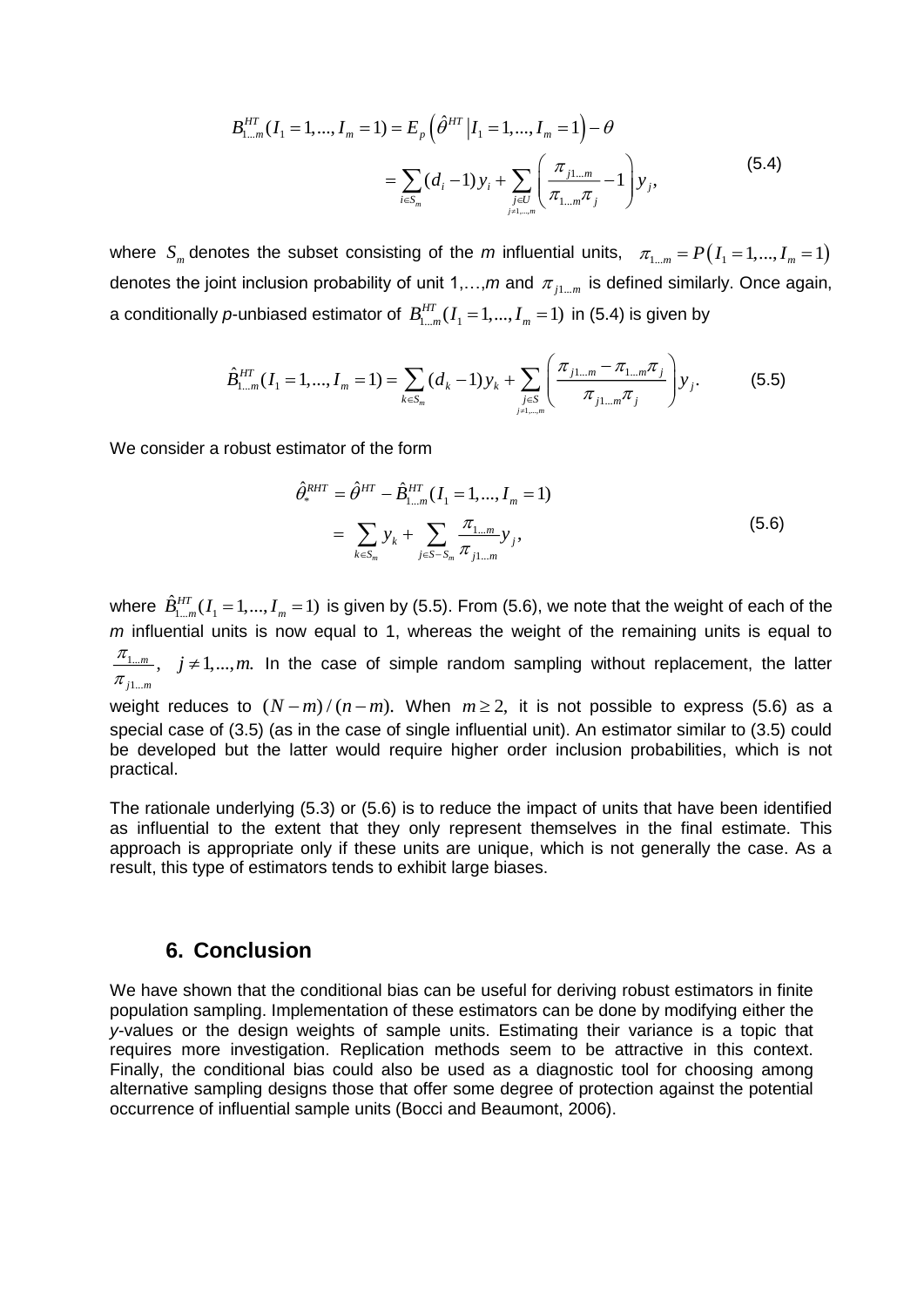# **Bibliographie**

Beaumont, J.-F. and Alavi, A. (2004). Robust generalized regression estimation. *Survey Methodology*, 30, 195-208.

Beaumont, J.-F. and Rivest, L.-P. (2009). Dealing with outliers with survey data. *Handbook of Statistics, Volume 29, Chapter 11, Sample Surveys: Theory Methods and Inference, Editors: C.R. Rao and D. Pfeffermann,* 247-279*.*

- Binder, D.A. (1983). On the variances of asymptotically normal estimators from complex surveys. *International Statistical Review*, 51, 279-292.
- Bocci, C. and Beaumont, J.-F. (2006). Dealing with the problem of combined reports at the sampling design stage for the Workplace and Employee Survey. *Proceedings of the Survey Methods Section*, Statistical Society of Canada.
- Berger, Y.G. (1998). Rate of convergence for asymptotic variance for the Horvitz-Thompson estimator. *Journal of Statistical Planning and Inference,* 74, 149-168.
- Campbell, C. (1980). A different view of finite population estimation. *Proceedings of the Section on Survey Research Methods*, American Statistical Association, 319-324.
- Chao, M.T. (1982). A general purpose unequal probability sampling plan. *Biometrika*, 69, 653-656.
- Chambers, R.R. (1986). Outlier robust finite population estimation. *Journal of The American Statistical Association,* 81, 1063-1069.
- Chambers, R.L., Kokic, P., Smith, P. and Cruddas, M. (2000). Winsorization for identifying and treating outliers in business surveys. *Proceedings of the Second International Conference on Establishment Surveys*, American Statistical Association, Alexandria, Virginia, 717-726.
- Demnati, A. and Rao, J.N.K (2004). Linearization variance estimators for survey data. *Survey Methodology*, 30, 17-26.
- Deville, J.-C. (1999). Variance estimation for complex statistics and estimators: linearization and residual techniques. *Survey Methodology*, 25, 193-203.
- Gwet, J.-P. and Rivest, L.-P. (1992). Outlier resistant alternatives to the ratio estimator. *Journal of the American Statistical Association*, 87, 1174-1182.
- Hájek, J. (1981). *Sampling from a finite population*. Marcel Dekker. New York.
- Hampel, F.R. (1974). The influence curve and its role in robust estimation. *Journal of the American Statistical Association*, 69, 383-393.
- Hampel, F.R., Ronchetti, E.M., Rousseeuw, P.J. and Stahel, W.A. (1986). *Robust Statistics: the Approach Based on Influence Functions*. John Wiley and Sons Inc., New-York.
- Hulliger, B. (1995). Outlier Robust Horvitz-Thompson estimators. *Survey Methodology.* 21, 79-87.
- Kokic, P.N. and Bell, P.A. (1994). Optimal winzorizing cutoffs for a stratified finite population estimator. *Journal of Official Statistics*, 10, 419-435.